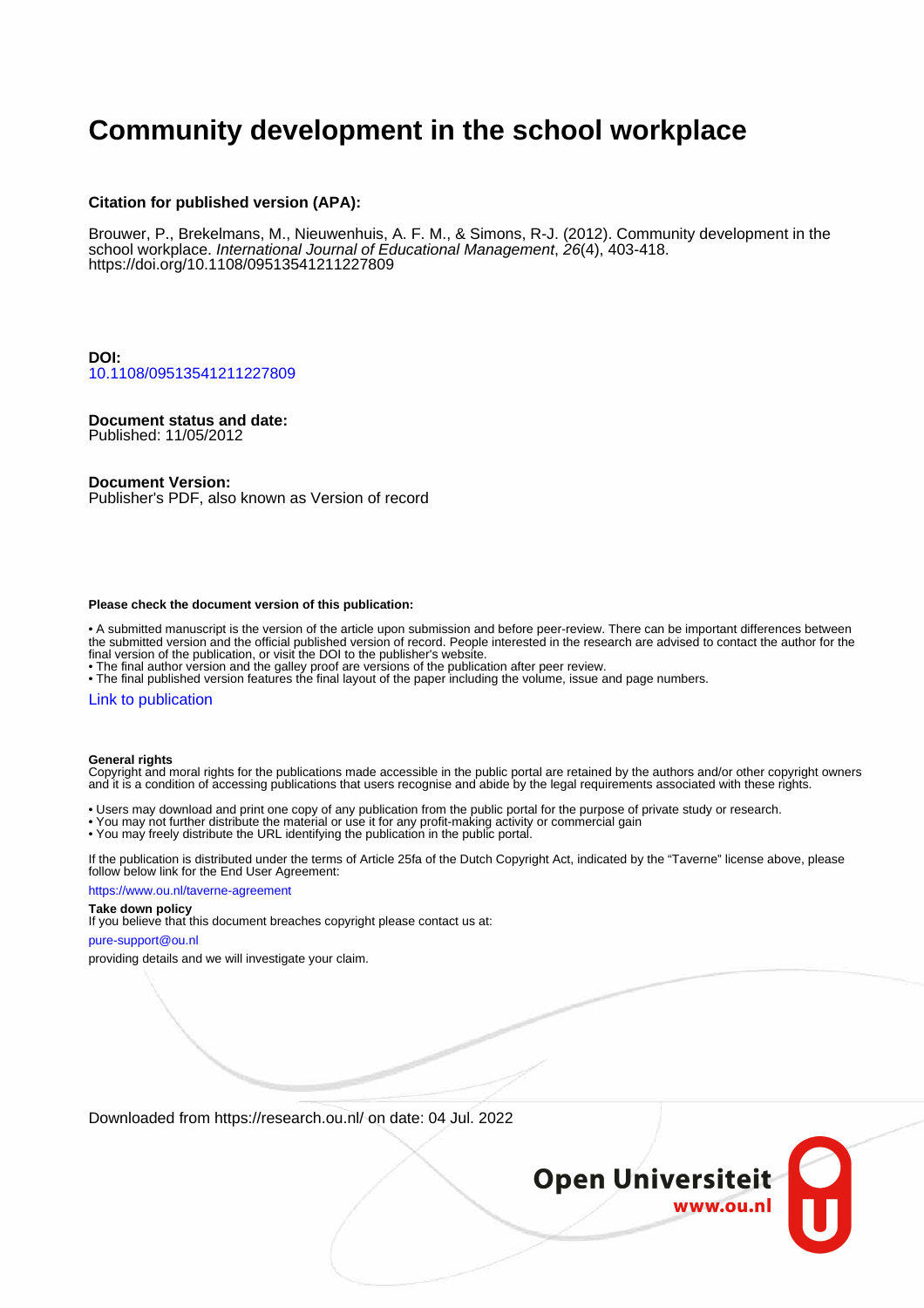# *<u><b>e*emeraldinsight</u>



## **International Journal of Educational Management**

Community development in the school workplace Patricia Brouwer Mieke Brekelmans Loek Nieuwenhuis Robert-Jan Simons

## **Article information:**

To cite this document:

Patricia Brouwer Mieke Brekelmans Loek Nieuwenhuis Robert-Jan Simons, (2012),"Community development in the school workplace", International Journal of Educational Management, Vol. 26 Iss 4 pp. 403 - 418

Permanent link to this document: <http://dx.doi.org/10.1108/09513541211227809>

Downloaded on: 26 March 2017, At: 00:48 (PT) References: this document contains references to 36 other documents. To copy this document: permissions@emeraldinsight.com The fulltext of this document has been downloaded 857 times since 2012\*

## **Users who downloaded this article also downloaded:**

(2012),"Communities of practice in the school workplace", Journal of Educational Administration, Vol. 50 Iss 3 pp. 346-364 http://dx.doi.org/10.1108/09578231211223347

(1997),"Active partners: education and community development", International Journal of Social Economics, Vol. 24 Iss 11 pp. 1290-1301 http://dx.doi.org/10.1108/03068299710193615

Access to this document was granted through an Emerald subscription provided by emerald-srm:302097 []

## **For Authors**

If you would like to write for this, or any other Emerald publication, then please use our Emerald for Authors service information about how to choose which publication to write for and submission guidelines are available for all. Please visit www.emeraldinsight.com/authors for more information.

### **About Emerald www.emeraldinsight.com**

Emerald is a global publisher linking research and practice to the benefit of society. The company manages a portfolio of more than 290 journals and over 2,350 books and book series volumes, as well as providing an extensive range of online products and additional customer resources and services.

Emerald is both COUNTER 4 and TRANSFER compliant. The organization is a partner of the Committee on Publication Ethics (COPE) and also works with Portico and the LOCKSS initiative for digital archive preservation.

\*Related content and download information correct at time of download.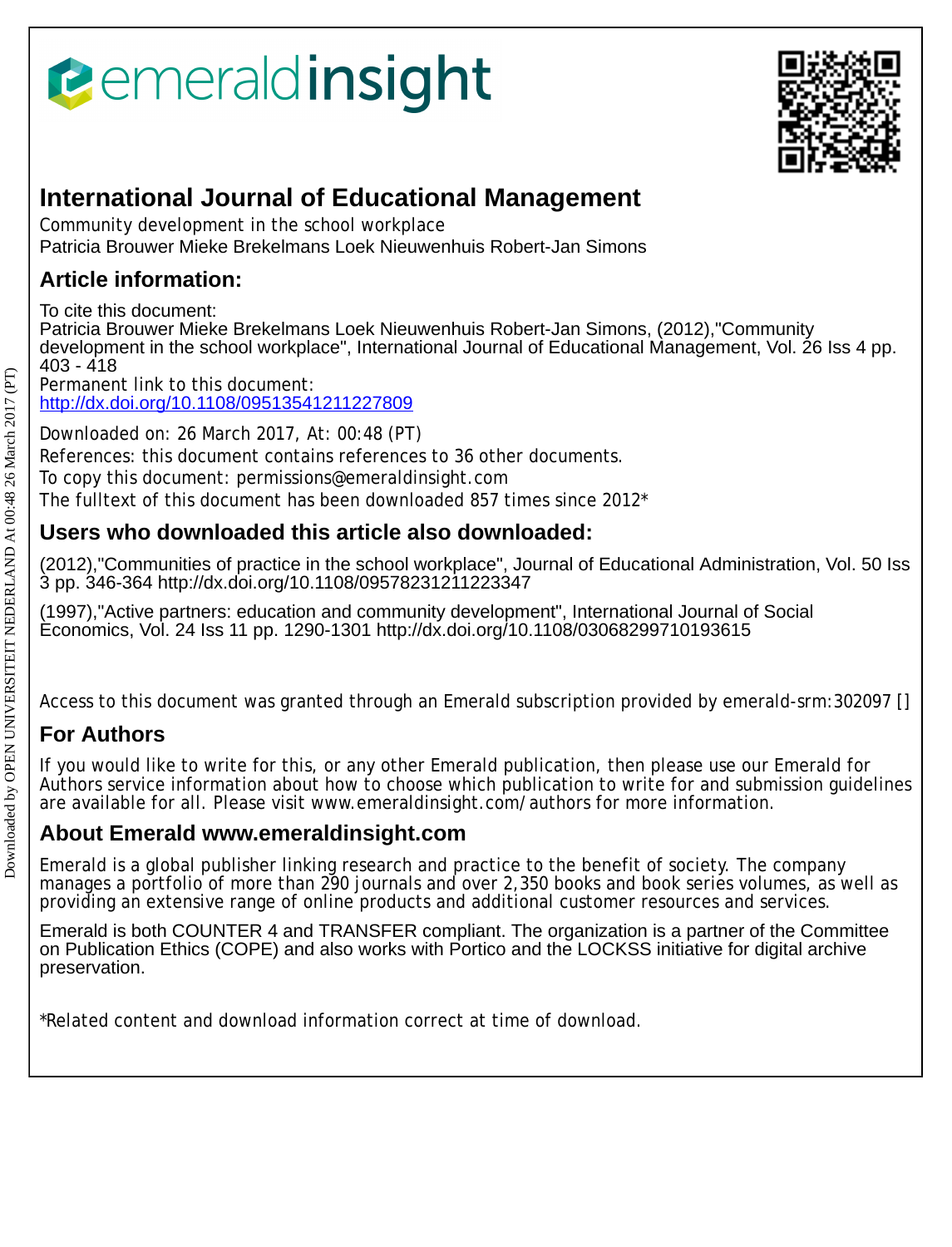

The current issue and full text archive of this journal is available at www.emeraldinsight.com/0951-354X.htm

# Community development in the school workplace

Patricia Brouwer

Centre for Expertise in Vocational Education and Training, Utrecht, The Netherlands

Mieke Brekelmans Faculty of Social and Behavioural Sciences, Utrecht University, Utrecht, The Netherlands

Loek Nieuwenhuis Ruud de Moor Centre, Open University, Heerlen, The Netherlands, and

> Robert-Jan Simons Centre for Teaching and Learning, Utrecht University, Utrecht, The Netherlands

#### Abstract

Purpose – The aim of this study is to explore whether and to what degree community development of teacher teams takes place and how community development comes about, that is, what community-building efforts teacher teams undertake.

Design/methodology/approach – Using a multi method approach, quantitative and qualitative data were gathered from seven interdisciplinary teacher teams in a secondary school during one school year. Teachers' perceptions of community development were complemented with video-observations of team meetings by relative outsiders.

Findings – Data showed that the teacher teams undertook a wide variety and amount of community-building efforts. However, community development of the teacher teams as perceived by the teachers was limited. Relative outsiders observed some community development.

Practical implications – From the findings the authors conclude that school managers could play a more proactive role in supporting teacher teams' community-building efforts. Strategies embedding community-building into the culture and policy of the school, including diagnosing, custom-made support and making efforts explicit, could be effective.

Originality/value – The current study takes a long-term approach, investigating the community development of teacher teams during the course of one school year. In addition, community development is measured using two perspectives, i.e. that of the community members and that of the relative outsider.

Keywords Community development, Community-building, Schools, Teacher collaboration, Community of practice, Teacher teams, Communities, Teachers

Paper type Research paper

The authors would like to thank the anonymous reviewers for their helpful comments on an earlier version of this manuscript. They wish to acknowledge the work and contribution of colleagues from the research team: researcher 1 to researcher 10. The authors would like to thank the teachers in this project, who gave generously of their time. This research is funded by the Netherlands Organisation for Scientific Research and Dutch Programme Council for Educational Research.

International Journal of Educational Management Vol. 26 No. 4, 2012 pp. 403-418  $©$  Emerald Group Publishing Limited 0951-354X DOI 10.1108/09513541211227809

Emerald

Community development in the school

#### 403

Received 22 February 2011 Revised 29 May 2011 Accepted 29 June 2011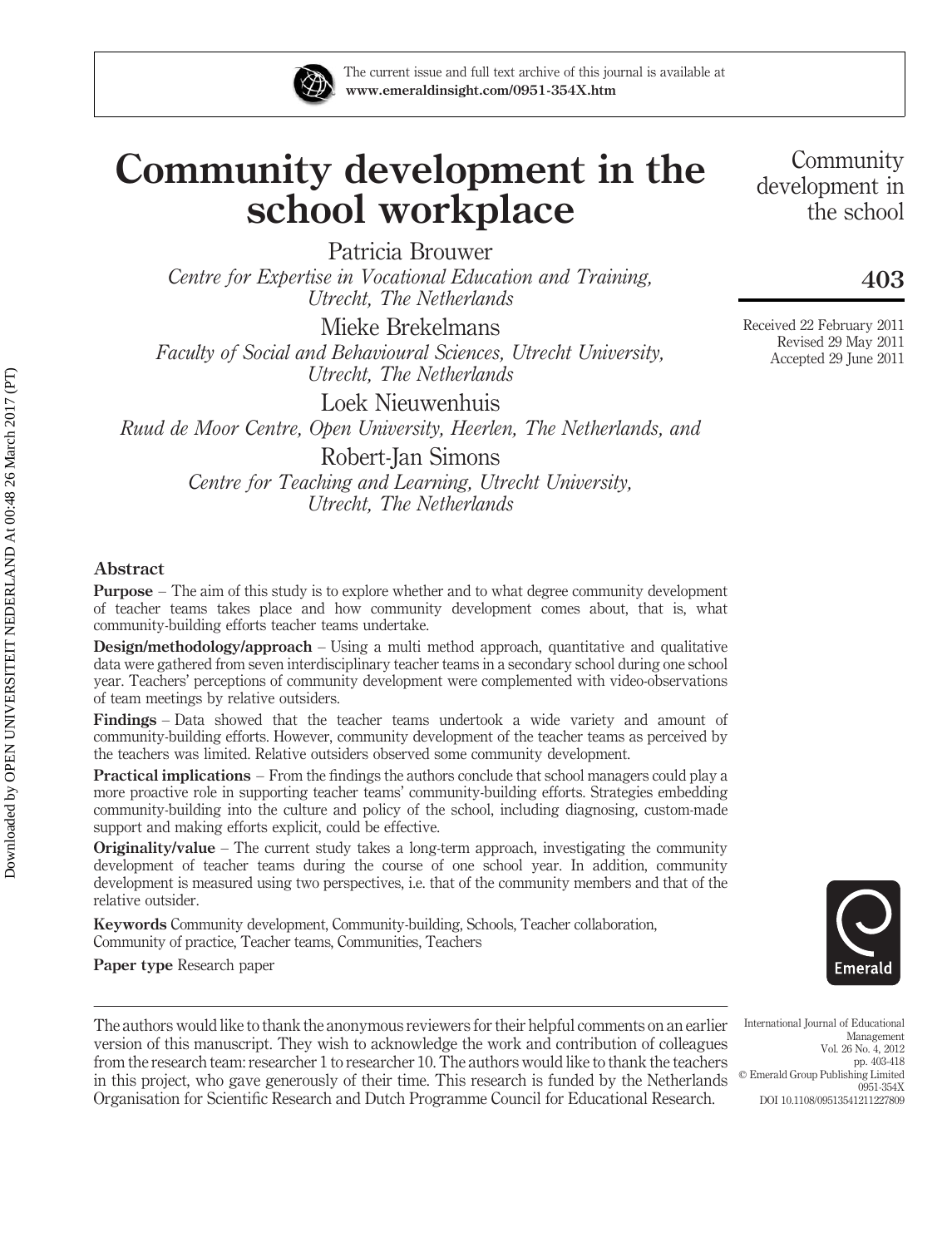#### 1. Introduction

Internationally, schools for secondary education have seen themselves confronted with reforms pertaining to changing curriculum frameworks, new designs for teachers' professional development and the changing role of teachers (Darling-Hammond and McLaughlin, 1995). More specifically, reforms that underlie the increase in collective action between teachers include collective teaching, development of thematic lesson material, coherence between subject areas, and distributed decision-making. These reforms call for consultation and coordination between teachers. Teachers need to share responsibility and authority for decision-making about their common practices (Hargreaves and Dawe, 1990). Therefore, to deal with recent reforms and the accompanying complexity of work, ongoing collaboration between teachers has become more important.

In recent years, teacher collaboration has received more attention from scholars (Achinstein, 2002). An array of scholars and reformers has called for the strengthening of collaboration between teachers by means of promoting communities of teachers in schools (Levine and Marcus, 2010; James et al., 2007). The term "communities of teachers" refers to "teachers" collective engagement in sustained efforts to improve practices' (Louis et al., 1996, p. 758). An argument for promoting communities of teachers is that communities foster collaboration to be more than an occasional exchange between teachers. Communities embed teacher collaboration into the culture of the school (Vescio et al., 2008), making collaboration expected, inclusive, genuine, and ongoing (Seashore et al., 2003). This is illustrated by a study by Bolam et al. (2005), in which teachers reported an increase in collaboration as they organised their work according to a community. This evidence suggests that organising and stimulating teachers to work together as a community is a promising strategy for school management to reinforce collaboration between teachers.

Although there is a growing awareness of the potentially strong role of communities, empirical research about how teacher communities in the school workplace function is largely absent (Imants, 2003; Westheimer, 1999). In a review on teacher communities in secondary education Lomos et al. (2011) conclude that they:

[...] consider it desirable to conduct more research into the functioning of professional community in the day-to-day practices within schools. It would be interesting to see whether teachers have actually integrated the professional community approach into their daily practices on their own initiative rather than in response to external measures of change or governmental pressure (Lomos et al., 2011, p. 140).

In this study, we want to investigate the issue of whether communities of teachers develop in the current school workplace context and if so, how community development comes about. The aim of this study is twofold. The first aim is to explore whether and to what extent community development of teacher teams actually takes place during an extended period of time. The second aim of this study is to explore the community-building efforts that teacher teams undertake.

#### 2. Theoretical framework

#### 2.1 Community of practice

Teacher teams in schools have a practice-oriented nature, since they usually develop around a shared work objective (Skerrett, 2010). Therefore, a practice-oriented conception of community seems most suitable in this study. Works by Jean Lave and

IJEM 26,4

404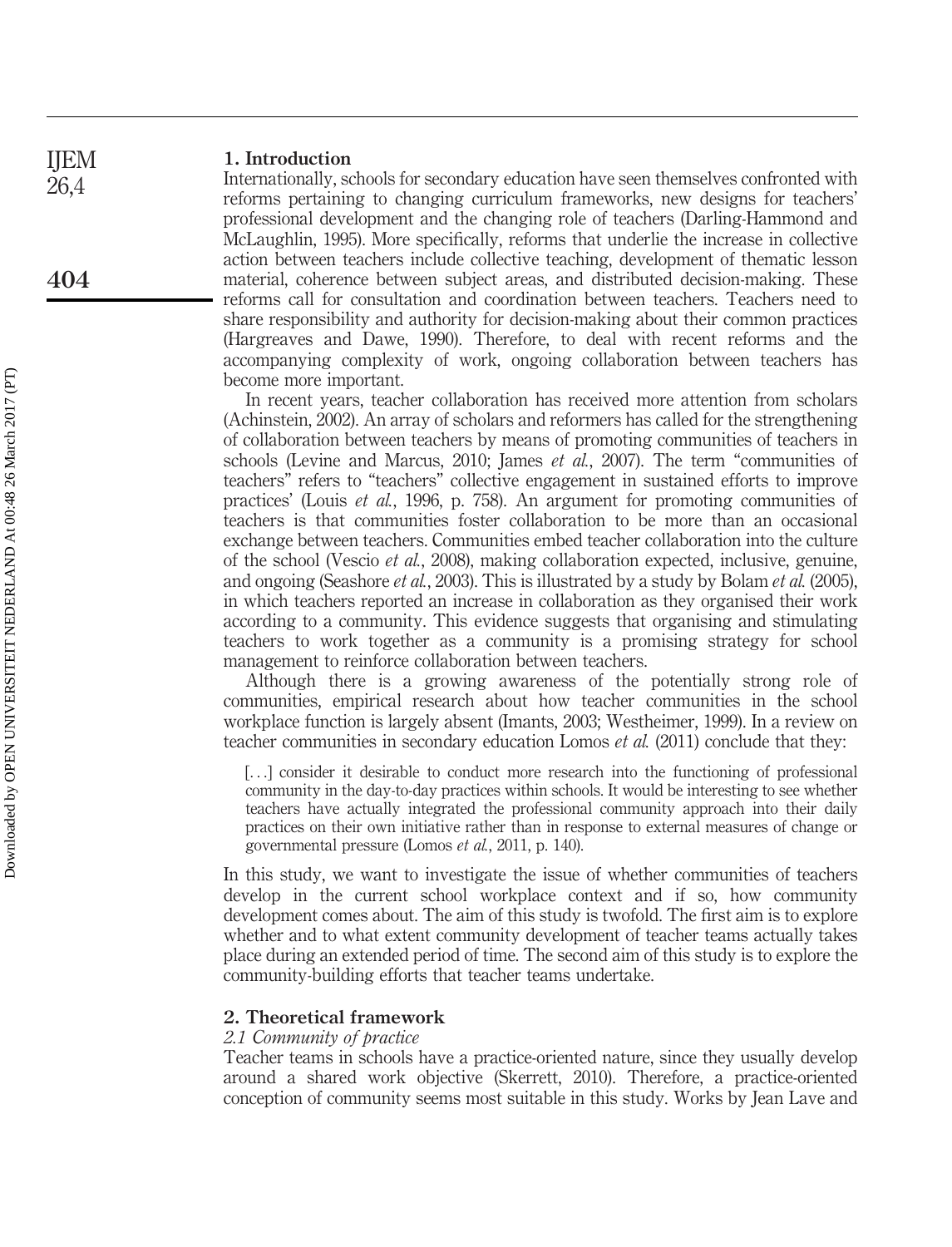Etienne Wenger (Lave and Wenger, 1991; Wenger, 1998) have developed the concept of communities of practice to describe sites where people jointly construct, transform, conserve, and/or negotiate the meanings of practices. Communities of practice are groups of people who share a concern or a passion for something they do and learn how to do things better as they interact regularly (Wenger, 1998). A community of practice defines itself along three dimensions (Wenger, 1998). Admiraal and Lockhorst (2010) developed indicators to further specify the rather abstract community of practice dimensions (Li *et al.*, 2009).

Mutual engagement binds members of the community together into a social entity. Mutual engagement creates relationships among members; it connects them in ways that can become deeper than more superficial similarities such as personal features or social categories. Being included in "what matters" in a group is a requirement for being engaged in a community's practice. Based on Admiraal and Lockhorst (2010), we formulated the following indicators for this dimension:

- . Identification: the extent to which members identify with the group.
- . Multi-perspective contribution: the degree to which there is room for multiple perspectives in contributions to the group.
- . Mutual trust and responsibility: the degree of security of the community in telling the truth; the degree to which group members feel socially responsible for the group and individual members.
- Social ties: the strength of the social bond that group members share.

Shared repertoire refers to the shared set of communal resources such as routines, words, tools, ways of doing things, stories, and concepts the community develops. The concepts, language and tools embody the history of the community and its perspective on the world. The repertoire of a community is a resource for the negotiation of meaning. Based on Admiraal and Lockhorst (2010), we formulated the following indicators for this dimension:

- . Intellectual building: the degree to which members of the group constructively build on each other during discussions.
- Regulation of interaction: the degree to which the interaction in the group is organised, discussed and reflected on.
- *Role-taking*: the degree to which group members take up roles, tasks, and positions and accept these from others.
- . Dynamic effort: the degree of flexibility with which group members look at differences in commitment, being active in discussion and the performance of tasks.

Joint enterprise is the collectively developed understanding of what the community is about and is the result of a collective process of continuous negotiation. It creates among team members' relations of mutual accountability that become an integral part of the practice. Based on Admiraal and Lockhorst (2010), we formulated the following indicators for this dimension:

. Commitment to domain: the degree of commitment of group members to the content domain of the shared work objective.

**Community** development in the school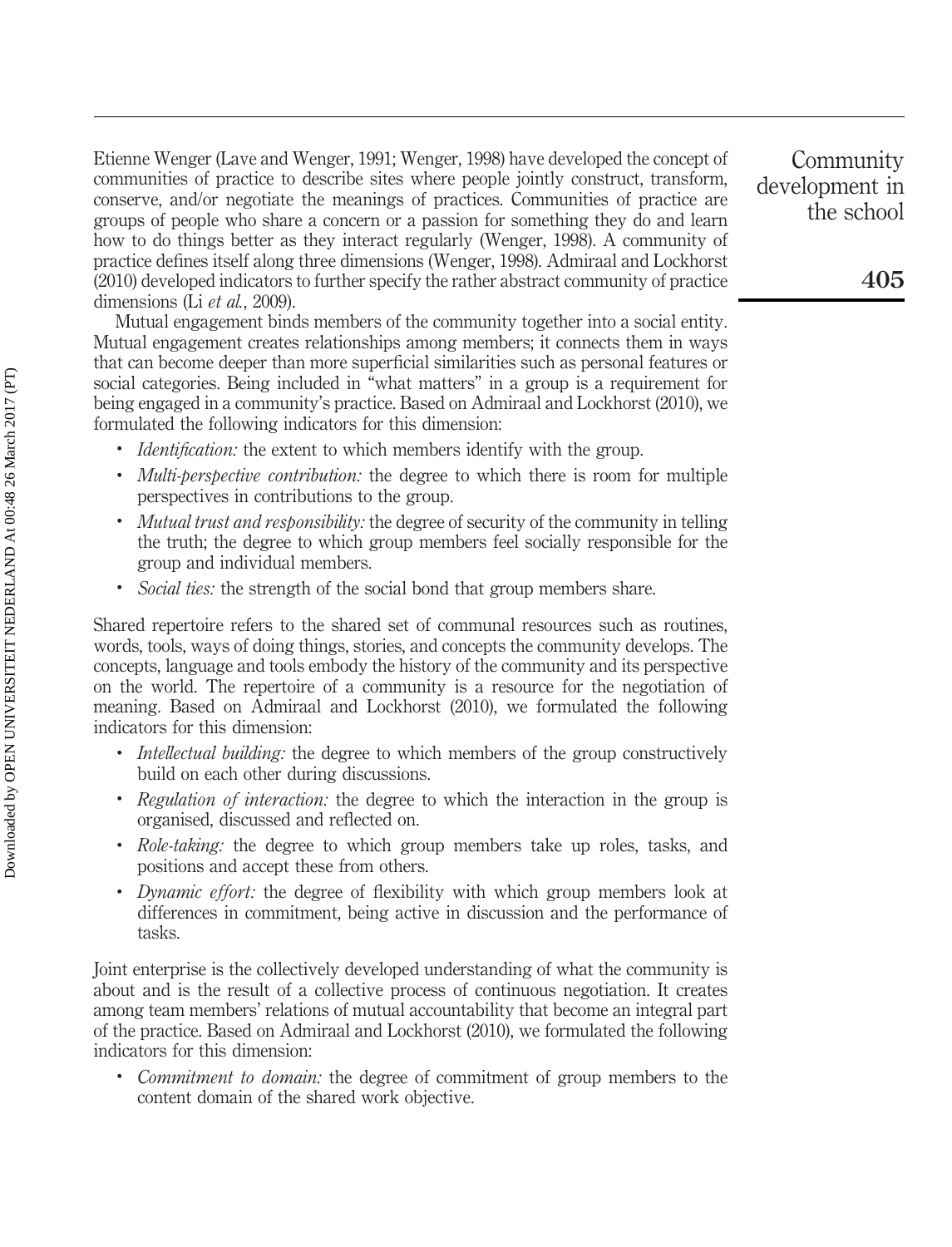| <b>IJEM</b><br>26,4 | • <i>Common ground in concept</i> : the degree to which group members have mutual<br>understanding of concepts, and are aware of possible differences in<br>understanding. |
|---------------------|----------------------------------------------------------------------------------------------------------------------------------------------------------------------------|
|                     | • <i>Collective goal:</i> the degree to which group members build on each other with the<br>aim of reaching something collectively.                                        |
| 406                 | • <i>Shared knowledge:</i> the degree of development of shared knowledge, clear and<br>agreed, and the degree of being able to use and expand this knowledge.              |

#### 2.2 Community development

In literature it is suggested that communities of practices are not static entities; communities continuously evolve and change (see for instance Wenger, 1998; Grossman et al., 2001). A community of practice is a long-term enterprise that is located in the school workplace (Hindin et al., 2007). Over time, community members develop a common sense of identity (i.e. mutual engagement), they develop personal relationships and established ways of interacting (i.e. shared repertoire), and they also develop a unique perspective on their topic as well as a body of common knowledge, practices and approaches (i.e. joint enterprise). Studies on community development have mainly focused on fostering newly composed groups of teachers. In the context of teacher teams' current actual practice, however, the issue of whether teams' mutual engagement, shared repertoire, and shared domain develops over time, would be interesting to investigate. Hence, the first research question we want to answer is:

RQ1. To what degree does community development of teacher teams take place?

In the current study, community development is viewed as the change in degree of mutual engagement, degree of shared repertoire, and degree of joint enterprise of the teacher teams over an extended period of time.

#### 2.3 Community building

Besides a focus in the current study on the question if community development takes place, we also focus on how this community development comes about through community building. Community building refers to ongoing efforts (activities and/or procedures) that strengthen the community of practice (Weil, 1996). Based on literature research, eight community-building principles were derived that may be related to strengthening communities of practice in the school workplace. More specifically, these eight community-building principles may lead to the development of the mutual engagement, shared repertoire, and joint enterprise of communities. The community-building principles are as follows:

- (1) Determine group goals, i.e. shared goals, related to tasks and/or vision.
- (2) Determine group norms, i.e. shared rules and norms for engagement, functional as well as social.
- (3) Organise group roles by a division of roles related to tasks, expertise, and/or personality.
- (4) Stimulate a critical reflective attitude by stimulating a culture of structural critical evaluation of team practice.

III.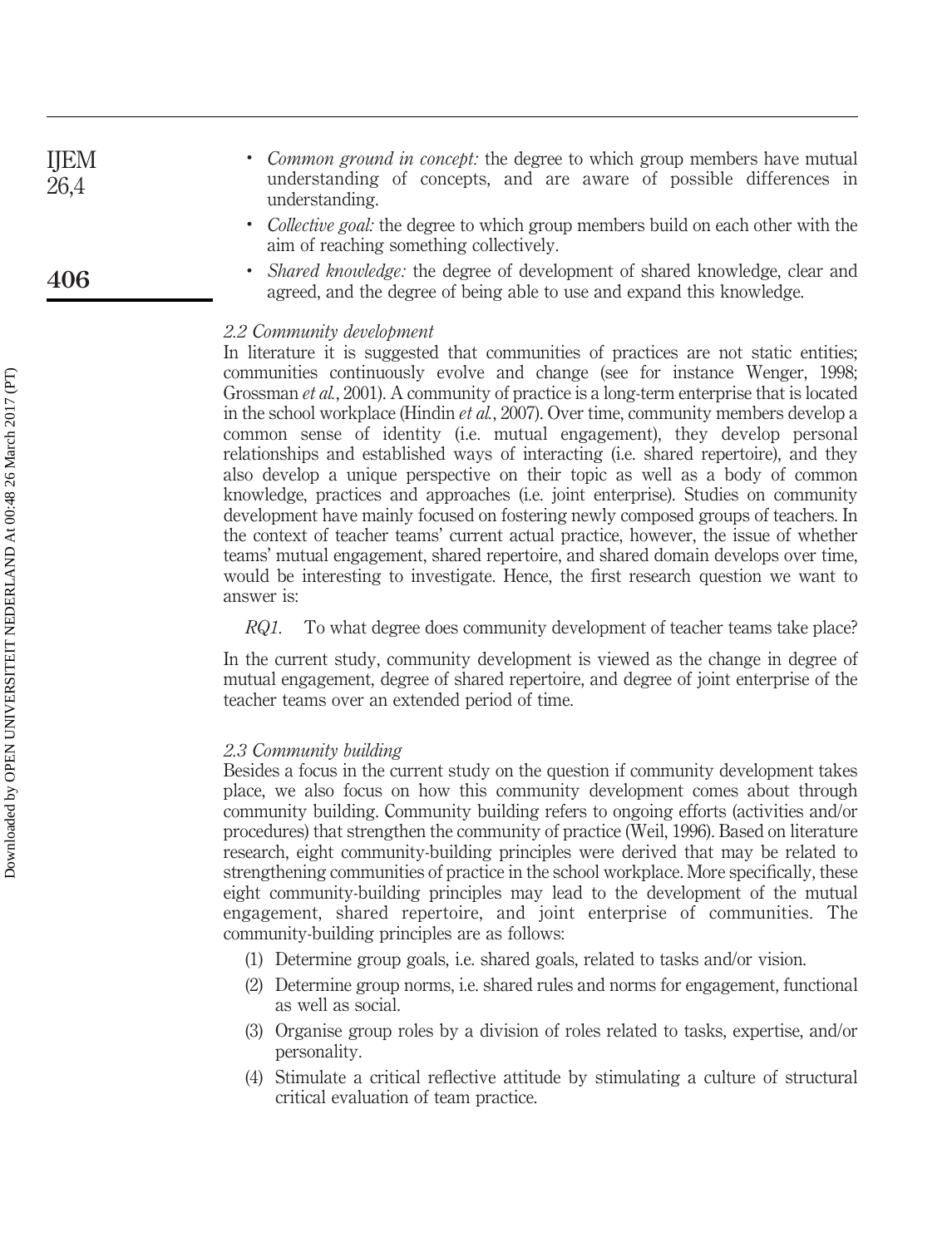- (5) Develop mutual trust, i.e. a positive expectation between team members.
- (6) Promote ownership by stimulating a sense of ownership and commitment to team responsibilities and tasks.
- (7) Promote perceived interdependence by stimulating awareness of mutual dependence between team members for achieving tasks.
- (8) Stimulate a collective memory by organising an accessible environment for team documents.

Because less is known about which of these eight community-building principles teacher teams engage in the context of current actual practice, we formulated a second research question:

RQ2. To what extent do teacher teams engage in the eight community-building principles – and perhaps other principles?

Figure 1 depicts the assumed relationships behind the central concepts in the research questions.

In studies on stimulating or designing for community development, the potential of community-building efforts is generally acknowledged, i.e. community-building has been hypothesised to foster the development of communities (see for instance Conley et al., 2004; Kain, 1998; Palincsar et al., 1998; Wageman et al., 2005; Wilson et al., 2004). Our research questions relate to the hypothesis that teacher teams' engagement in community-building efforts will result in community development, in other words, will result in a change in teams' mutual engagement, shared repertoire, and joint enterprise.

#### 3. Method

As not much is known yet about community development and community-building efforts in teacher teams, a mixed methods approach was used, i.e. qualitative and quantitative research methods were used in a single study (Johnson and Onwuegbuzie,



**Community** development in the school

Figure 1. Research model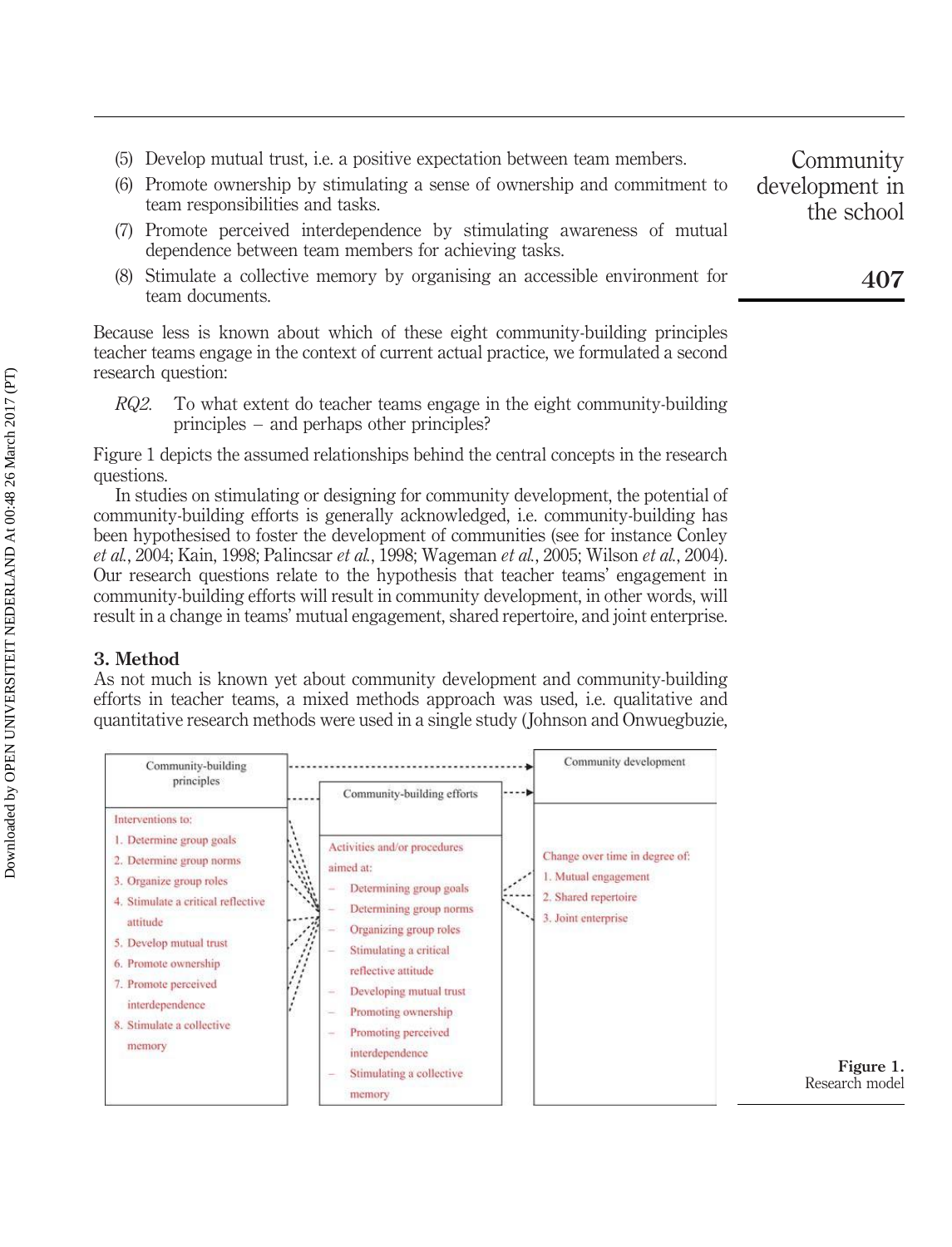2004). Data from seven teacher teams (72 teachers) in one school were gathered within the school year of 2008-2009. With regard to community development, one school year was considered an extended period of time.

#### 3.1 Case selection

Case selection was based on theoretical sampling (Eisenhardt, 1989). The criterion was interdependence between teachers, based on the assumption that community development requires a context of interdependence (Little, 1990). In this context teachers have to collaborate on an ongoing basis because they have only indirect control over outcomes, and their actions depend on the actions of other team members (Weick, 1979). This resulted in the choice of seven interdisciplinary teacher teams that satisfy the interdependence criterion, because in these teams teachers from different disciplines are mutually dependent in developing a thematic curriculum. To ensure contextual comparison across teacher teams, multiple interdisciplinary teams from one secondary school were chosen.

#### 3.2 Cases

The setting of this study was a secondary school located in a large city in the Netherlands, established in 2002. Teams were self-directive and each responsible for approximately 100 students from one grade-level. Students were educated by means of team teaching, a type of education in which multiple teachers work together while providing and organising education. Team leaders served as middle managers in the school and were responsible for the ongoing functioning of their teams. Each team met twice a week. In the first meeting, chaired by the team leader, teachers discussed the organisation of the education as well as students. In the second meeting, chaired by the education architect, the teachers developed thematic education. The education architect was responsible for developing thematic lesson material with his/her team. Team member characteristics are described in Table I.

#### 3.3 Instrumentation and analysis

3.3.1 Community development. To measure community development, i.e. changes in the degree of mutual engagement, shared repertoire, and joint enterprise, data were gathered at the beginning and end of the school year. Two perspectives were used. The first is the teachers' perception of the community of practice dimensions, related to

|          | Team $n$ |    | Percentage of<br>male team<br>members | Percentage of teachers<br>with a bachelor's degree<br>(vs master's degree) | Average<br>occupational<br>experience in years | Average<br>tenure in<br>years | Average<br>age in<br>years |
|----------|----------|----|---------------------------------------|----------------------------------------------------------------------------|------------------------------------------------|-------------------------------|----------------------------|
|          |          | 10 | 30                                    | 100                                                                        | 10                                             |                               | 36                         |
|          |          | 11 | 63                                    | 87                                                                         |                                                |                               | 37                         |
|          |          | 11 | 40                                    | 90                                                                         |                                                |                               | 38                         |
|          |          | 9  | 43                                    | 43                                                                         |                                                | 3                             | 34                         |
| I.       |          |    | 86                                    | 86                                                                         | 13                                             |                               | 43                         |
| nember   | n        |    |                                       | 100                                                                        |                                                |                               | 46                         |
| eristics |          | l4 | 69                                    | 46                                                                         | 10                                             |                               |                            |
|          |          |    |                                       |                                                                            |                                                |                               |                            |

IJEM 26,4

**Table** Team 1 charact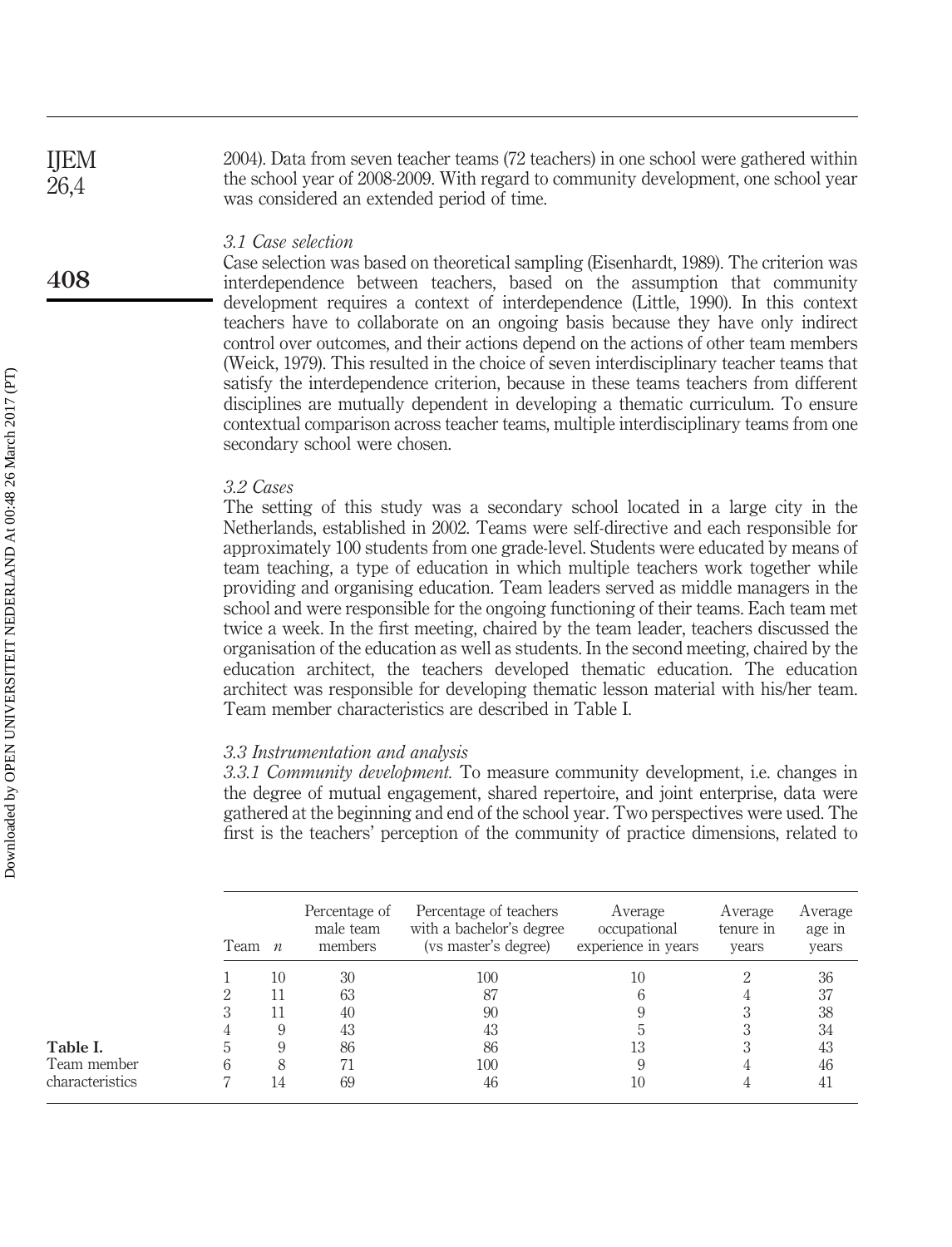formal and informal collaborative activities that take place between team members. The second perspective is observation by a relative outsider of the behaviour of the teachers related to the community of practice dimensions during team meetings.

Teacher perception was measured using a questionnaire (Table II) developed by a team of researchers, based on Admiraal and Lockhorst (2010), and Burroughs and Eby (1998). The questionnaire was administered at the beginning and end of the school year. Perception of mutual engagement was measured with six items (for example: "there is a good team spirit in this team"). Perception of shared repertoire was measured with three items (for example: "this team takes time to discuss how we communicate"). Perception of joint enterprise was measured with six items (for example: "differences in educational perspectives in this team are utilised"). A five-point Likert scale ranging from "agree" to "disagree" was used. Response rate was 85 per cent  $(N = 72)$ . A principal component analysis was conducted on all items with oblique rotation. The analysis showed that three components had Eigenvalues over Kaiser's criterion of 1 and in combination explained 64 per cent of the item variance. Reliability (Cronbach's alpha) of the dimension scores was acceptable: mutual engagement,  $\alpha = 0.90$ , shared repertoire,  $\alpha = 0.74$ , joint enterprise,  $\alpha = 0.83$ .

Community development in the school

|--|

|                                               |                                                                                         | $M^a$          |      |                | SD <sup>a</sup> |                                     |
|-----------------------------------------------|-----------------------------------------------------------------------------------------|----------------|------|----------------|-----------------|-------------------------------------|
| Dimension                                     | Item                                                                                    | T <sub>0</sub> | T1   | T <sub>0</sub> | T1              |                                     |
| Mutual engagement                             | 1. There is good team spirit in this team                                               | 3.38           | 3.26 | 0.99           | 1.12            |                                     |
|                                               | 2. I am proud being part of this team                                                   | 3.82           | 3.54 | 0.90           | 0.97            |                                     |
|                                               | 3. I feel loyal to the people in this team                                              | 4.16           | 3.87 | 0.71           | 0.77            |                                     |
|                                               | 4. I really care about the fate of this team                                            | 3.95           | 3.74 | 0.81           | 0.83            |                                     |
|                                               | 5. This team feels like a community<br>6. There is a real sense of community in this    | 3.27           | 3.15 | 1.10           | 1.11            |                                     |
| Shared repertoire                             | team<br>7. This team takes time to discuss how we                                       | 3.37           | 3.21 | 0.98           | 1.17            |                                     |
|                                               | communicate<br>8. This team takes time to reflect and discuss                           | 2.91           | 2.92 | 1.14           | 0.94            |                                     |
|                                               | how we work together as a group<br>9. During meetings, people call for a "time"         | 2.69           | 2.47 | 1.11           | 0.89            |                                     |
|                                               | out" when necessary to deal with potential<br>problems so certain individuals do not go |                |      |                |                 |                                     |
| Joint enterprise                              | on feeling hurt or unheard<br>10. Differences in educational perspectives in            | 2.62           | 2.23 | 1.19           | 0.87            |                                     |
|                                               | this team are utilised<br>11. I benefit from the skills and knowledge of                | 3.31           | 3.33 | 0.92           | 0.93            |                                     |
|                                               | my coworkers from this team<br>12. Being part of this team supports me in my            | 3.60           | 3.49 | 0.88           | 0.89            |                                     |
|                                               | work                                                                                    | 3.53           | 3.33 | 1.08           | 1.16            |                                     |
|                                               | 13. One of the ways we move forward in this<br>team is by using shared ideas            | 3.74           | 3.73 | 0.85           | 0.80            |                                     |
|                                               | 14. We discuss each others' educational beliefs<br>in an open manner                    | 3.62           | 3.62 | 0.90           | 0.92            |                                     |
|                                               | 15. Membership in this team is meaningful and<br>valuable to me                         | 3.66           | 3.58 | 1.04           | 1.18            | Table II.<br>Questionnaire sense of |
| <b>Note:</b> <sup>a</sup> On a scale from 1-5 |                                                                                         |                |      |                |                 | community                           |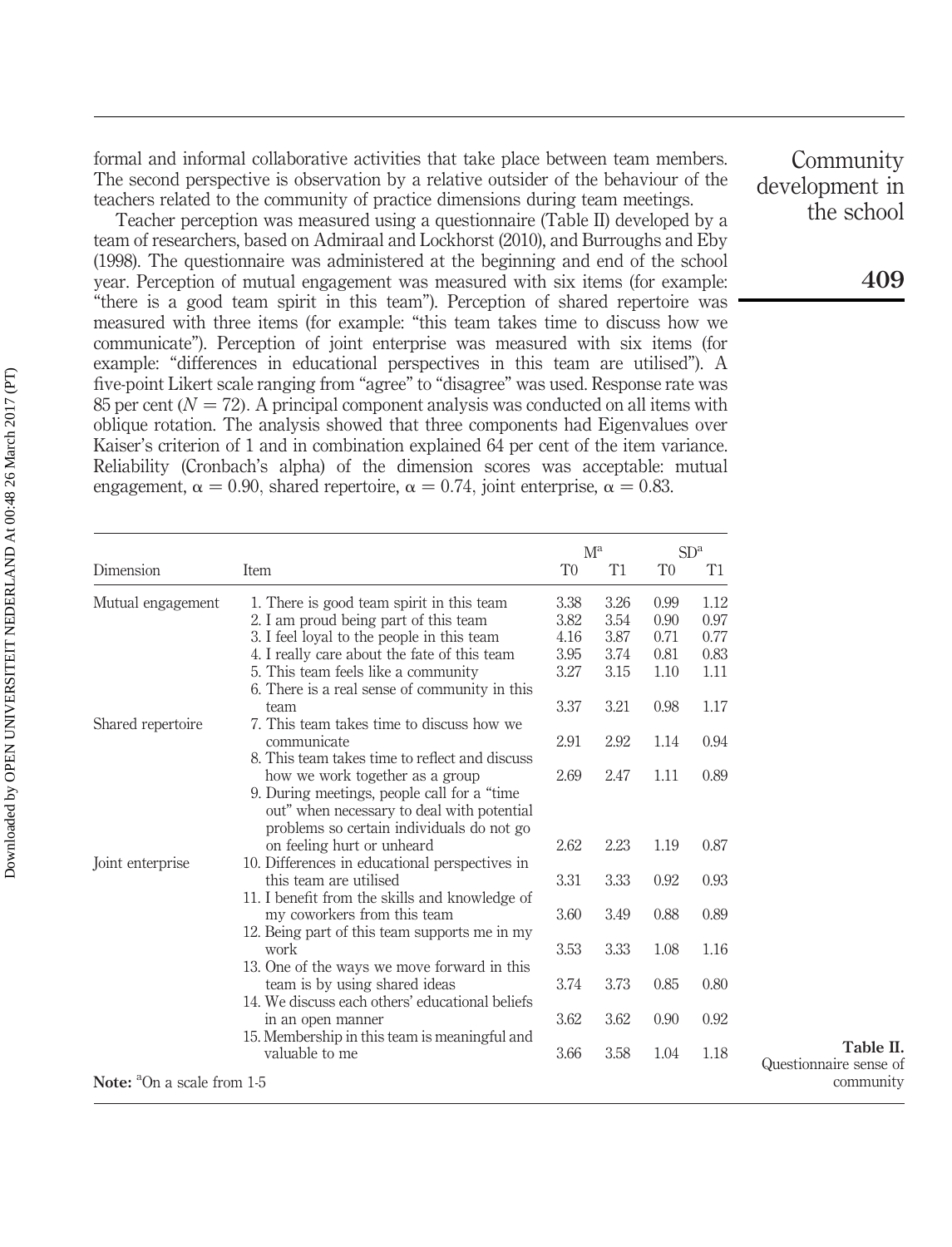To measure teacher behaviour, video observations of the teams were performed and analysed using an observation instrument that was developed by a team of researchers based on Admiraal and Lockhorst (2010). For each team, two meetings were selected from the beginning and end of the school year. The length of the meetings varied from one to two-and-a-half hours. In total, 28 meetings were scored using a scoring form with indicators that were rated on a three-point Likert scale. As a scoring unit consisted of one whole meeting, every indicator was scored once for each meeting. Each community of practice dimension was measured with four indicators:

- (1) mutual engagement: identification, multi-perspective contribution, mutual trust and responsibility, and social ties;
- (2) shared repertoire: intellectual building, regulation of interaction, role-taking, and dynamic effort;
- (3) joint enterprise: commitment to domain, common ground in concept, collective goal; and
- (4) shared knowledge.

The dimension indicators were high inference measures that relied on subjective observer judgment (Land, 1980). Context knowledge about the team was used as a means of supporting the interpretation of the observation data. The observation instrument yielded qualitative descriptions (i.e. illustrative concrete behaviour) as well as quantitative scores for each indicator. Inter-rater agreement between the two raters was determined with Coefficient Kappa (Cohen, 1960), whereby  $\kappa$  = 0.66. As a level of  $\kappa$  = 0.60 is indicated as a minimum of acceptable inter-rater agreement (Eggens and Sanders, 1993), we consider the agreement between both raters sufficient.

In the analysis of the questionnaire data, the degree of mutual engagement, shared repertoire, and joint enterprise were determined by averaging the item scores representing each dimension. In the analysis of the observation data, the degree of mutual engagement, shared repertoire, and joint enterprise were determined by calculating mean scores for each indicator and subsequently for each dimension. Community development was determined by comparing dimension scores of measurements at the beginning and end of the school year for both questionnaire and observation data. Transformed to a scale from 0-1, changes up to 0.10 were labelled as "no development", changes between 0.11 and 0.25 were labelled as "limited development", and changes larger than 0.25 were labelled as "considerable development".

3.3.2. Community-building efforts. The teacher teams' community-building efforts were measured by gathering data during the course of the school year, in between the data gathering on the community development. Because existing teacher teams were investigated, data included teacher teams' current community-building efforts as well as the results of previous community-building efforts. Again, two perspectives were used – teachers' perception and observation by relative outsiders. Teacher perception of community-building efforts was measured with individual semi-structured interviews. Perception related to formal and informal collaborative activities that take place between team members. Participants were team leaders and one or two team members, depending on the size of the team. Team leaders were interviewed twice, team members were interviewed once. The interview began with an open question

IJEM 26,4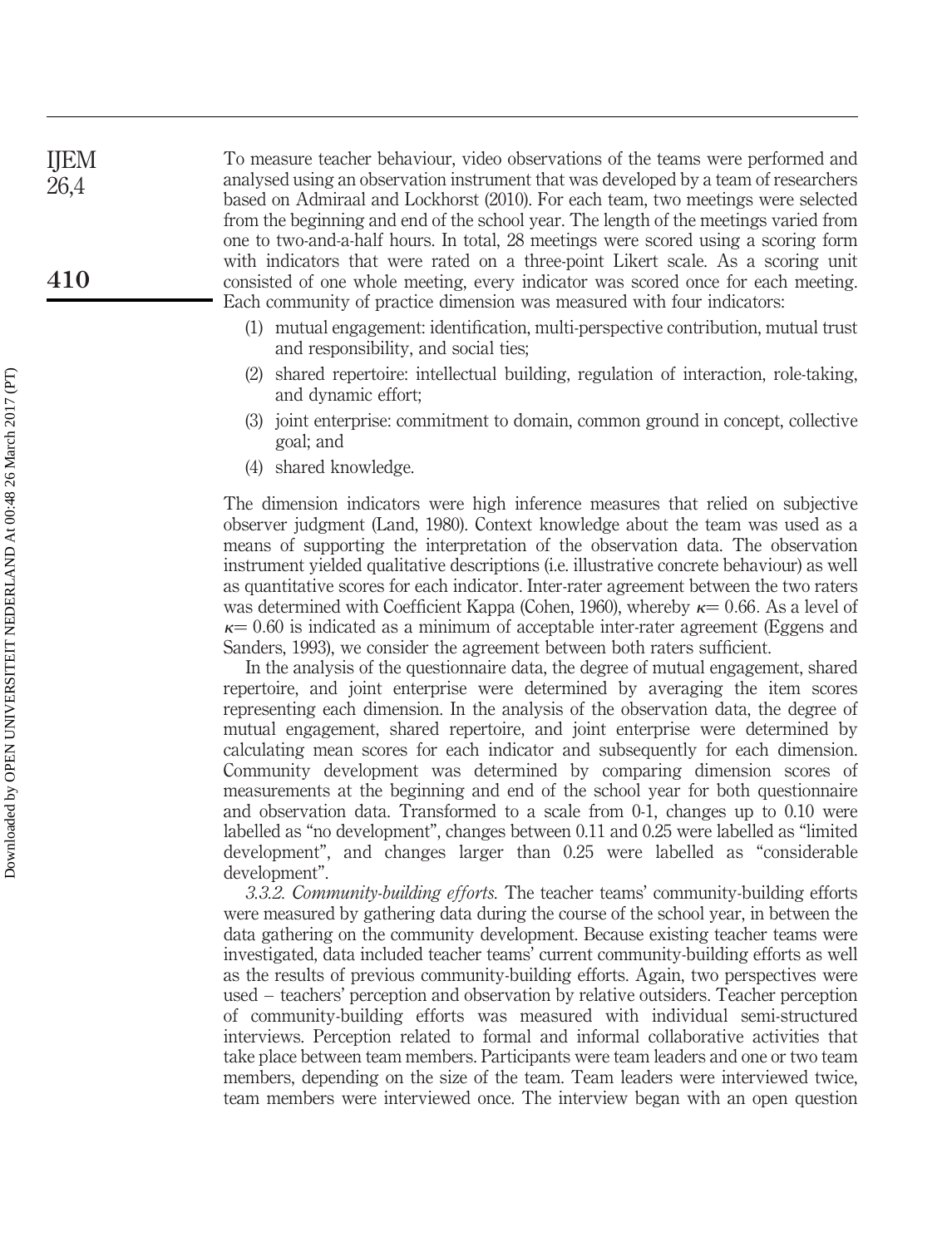about the collaboration in the team. Next, participants were asked about community-building efforts (activities and/or procedures) in the team that supported and/or strengthened the collaboration. The eight community-building principles already listed were used as guiding themes in the interviews. Each interview was recorded and transcribed.

To collect data from the observation perspective, a meeting that took place in the middle of the school year was video recorded. The length of the meetings varied from one to two-and-a-half hours. In total, seven meetings were observed using categories based on the eight community-building principles. The observation instrument yielded qualitative descriptions of community-building efforts for each of the eight community-building principles.

In the analysis of the interviews and video observations, data were categorised according to the eight types of community-building principles. An additional ninth open category was used to include new principles. Categorisation of the data was critically discussed with an outside source, in order to reach consensus. For each team, community-building efforts from interviews and observations were gathered in a table and categorised according to the eight community-building principles. Each community-building effort included a description of the initiator of the effort, i.e. the team, the team leader, and/or the school leader. Using this table, relative frequencies with regard to community-building efforts of each team were determined. To compare community-building efforts across teams, subsequently, for each community-building principle, efforts were gathered in a table. Highly overlapping community-building efforts were merged (e.g. community-building efforts "the team involves all team members when determining their vision" and "the team involves all team members when determining their goals" were merged into one type of effort). Using this second table, we could determine which community-building efforts were common amongst the teacher teams (i.e. undertaken by more than half of the teams).

#### 4. Empirical findings

The community development as perceived and observed for each teacher team is described in Table III. No development is depicted with a "0", limited positive and negative development is depicted with a " $+\overline{ }$ " and "-", considerable positive and negative development is depicted with a " $++$ " and " $-$ ". To help interpret teacher teams' absolute community development (column CD), teams' begin levels (column

|        | Mutual engagement<br>Observed<br>Perceived |                          |      |          | Shared repertoire<br>Observed<br>Perceived |                   |      |          | Joint enterprise<br>Observed<br>Perceived |          |      |          |                        |
|--------|--------------------------------------------|--------------------------|------|----------|--------------------------------------------|-------------------|------|----------|-------------------------------------------|----------|------|----------|------------------------|
| Team   | T0                                         | CD                       | T0   | CD       | T0                                         | CD                | T0   | CD.      | T0                                        | CD.      | T0   | CD       |                        |
| Team 1 | 0.52                                       | $\Omega$                 | 0.42 |          | 0.43                                       | $\Omega$          | 0.25 |          | 0.60                                      | $\Omega$ | 0.46 | $^{++}$  |                        |
| Team 2 | 0.78                                       | $\overline{\phantom{0}}$ | 0.83 | $\Omega$ | 0.55                                       | $\Omega$          | 0.50 | $^{+}$   | 0.71                                      | $\left($ | 0.65 |          |                        |
| Team 3 | 0.58                                       | $\left($                 |      |          | 0.37                                       | $\theta$          | 0.72 | $\theta$ | 0.63                                      | $\Omega$ | 0.59 | $\theta$ | Table III.             |
| Team 4 | 0.83                                       | $\left($                 |      | $\Omega$ | 0.41                                       | $\theta$          | 0.68 | $\Omega$ | 0.68                                      | $\Omega$ | 0.85 | 0        | Perceived and observed |
| Team 5 | 0.39                                       | $\Omega$                 | 0.28 | —        | 0.55                                       | $\qquad \qquad -$ | 0.47 | $\Omega$ | 0.59                                      | $\Omega$ | 0.50 |          | community development  |
| Team 6 | 0.55                                       | $\theta$                 | 0.91 | $\Omega$ | 0.38                                       | $\theta$          | 0.44 | $^{++}$  | 0.52                                      | $\Omega$ | 0.66 | $\Omega$ | of the seven teacher   |
| Team 7 | 0.75                                       | $\Omega$                 | 0.97 | $\theta$ | 0.49                                       | -                 | 0.69 | $^{+}$   | 0.74                                      | $\left($ | 0.74 | $\theta$ | teams                  |

**Community** development in the school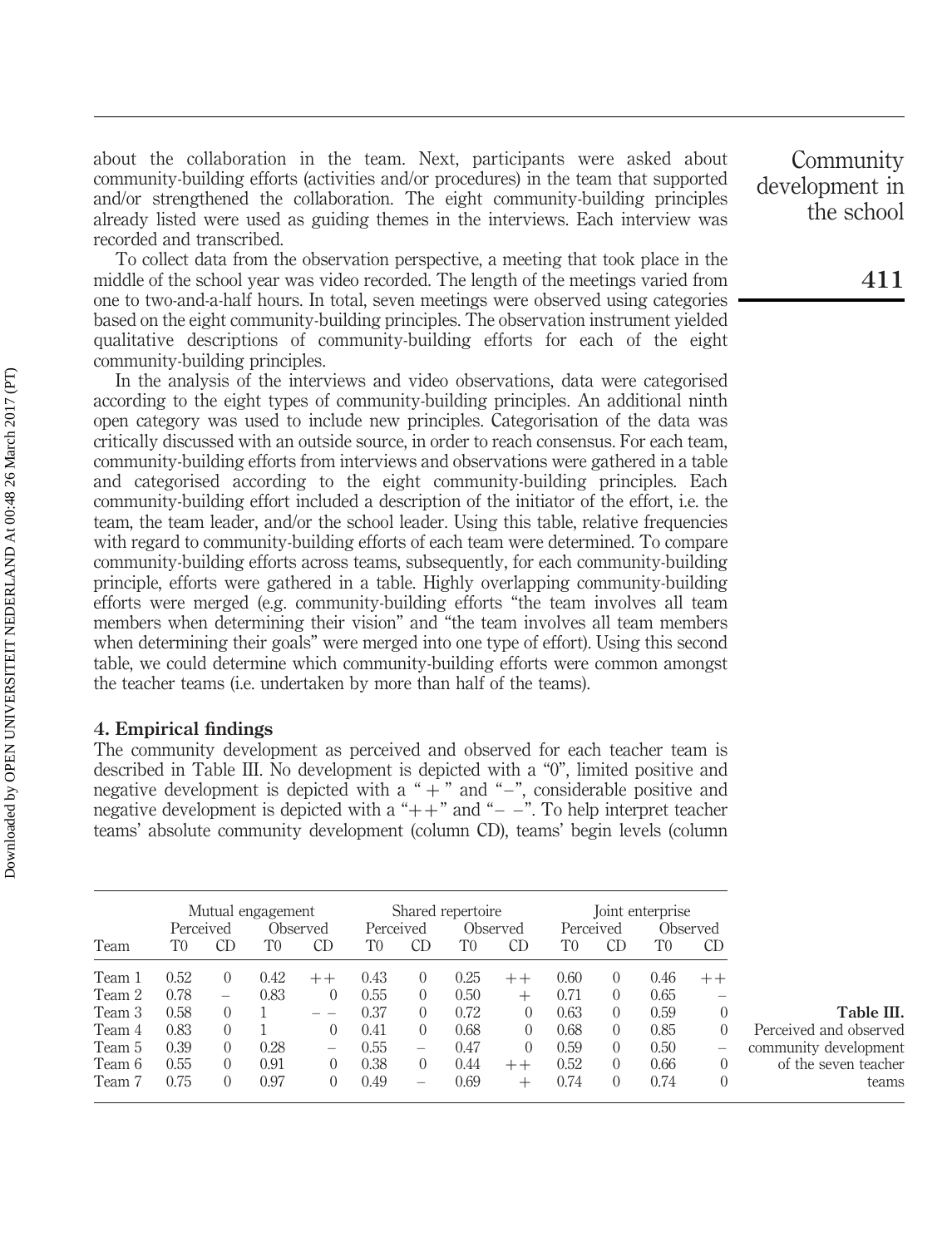T0), that is, teams' degree of Mutual engagement, Shared repertoire, and Joint enterprise at the beginning of the school year, are included in Table III (T0).

The results of Table III imply that overall there was little community development according to the perceptions of the teachers. In teams 1, 3, 4, and 6, no community development took place according to the team members. In team 2, there was limited negative perceived development with regard to Mutual engagement. In teams 5 and 7, there was limited negative development with regard to Shared repertoire. However, the results imply that overall there was some community development according to the observations. In team 1 there was considerable positive observed community development with regard to all three dimensions. In team 3 there was considerable negative community development with regard to Mutual engagement. In team 6 there was considerable positive community development with regard to the dimension Shared repertoire. In teams 2, 5, and 7, there was limited positive and negative observed community development on one or more dimensions. In team 4 there was no observed community development.

#### 4.2 Community-building efforts

The data show that, overall, teacher teams engage with a wide range of community-building principles. With the exception of one team, teacher teams engage in community-building efforts concerning all eight community-building principles. Common efforts are found in each of the eight community-building principles. Common community-building efforts aimed at determining group goals are: the team involves all team members in determining their vision and/or goals.

Common efforts aimed at determining group norms are:

- . the team follows implicit rules for engagement;
- . the team follows naturally arising rules for engagement;
- . team members listen to each other and/or let each other finish;
- . team members take each other seriously;
- . the team gives the team leader responsibility for taking final decisions;
- . the team documents decisions;
- . the team discusses decisions during team meetings;
- . the team takes decisions democratically; and
- . the team involves all team members in decision-making.

Efforts aimed at organising group roles are:

- . the team organises roles based on expertise/function and/or interest;
- . school leaders organise the leadership role by means of application;
- . the team organises the leadership role in team meetings based on function; and
- . the team divides the leadership role in team meetings by means of agenda items based on expertise/function and/or responsibility.

Common community-building efforts aimed at stimulating a critical reflective attitude are:

. the team underpins input during team meetings with arguments; and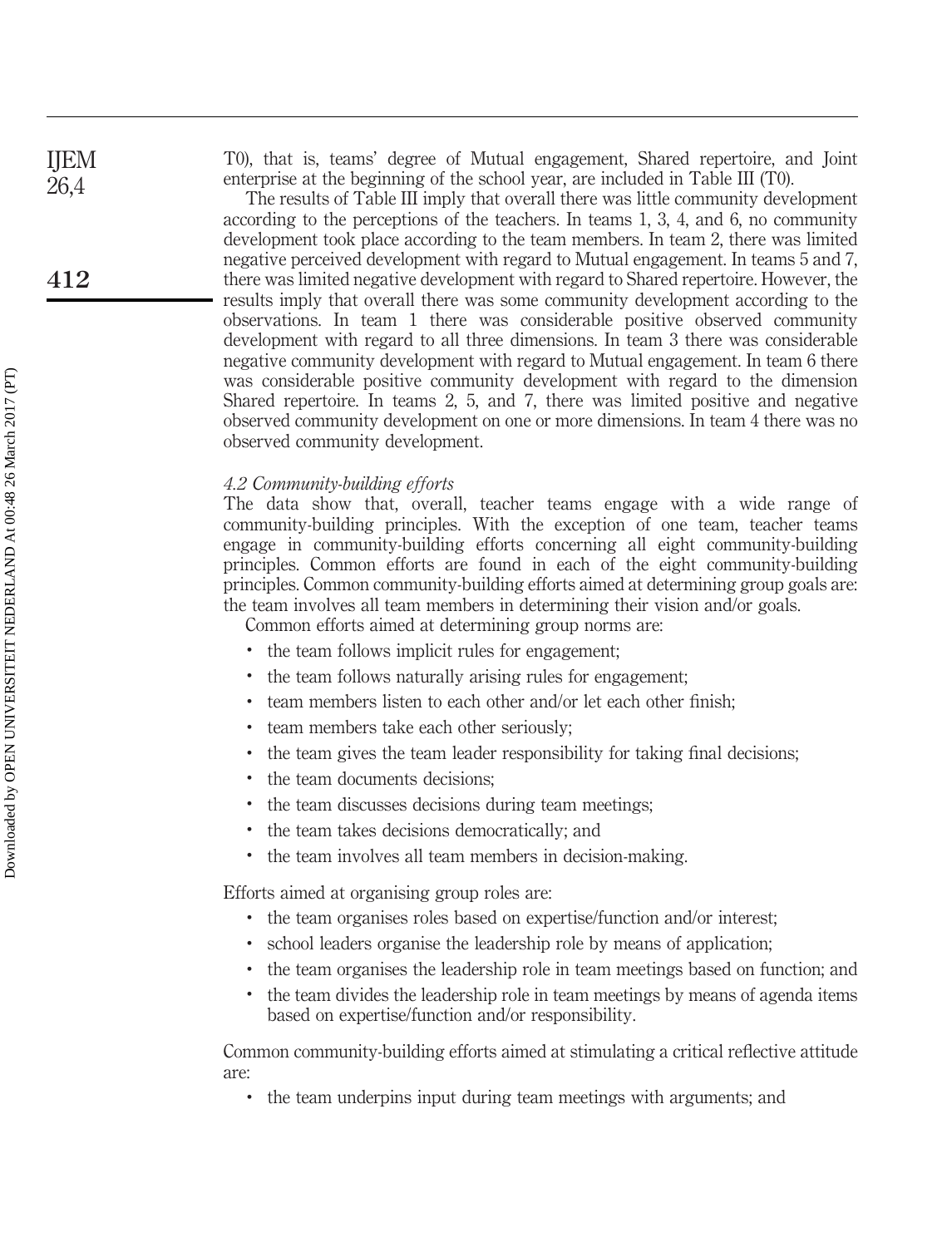. the team evaluates mentor evenings/project weeks/thematic weeks after they take place. development in

Efforts aimed at developing mutual trust are:

- . the team uses humour; and
- . the team organises team trips.

Efforts aimed at promoting ownership are:

- . the team has freedom in developing and/or organising the education;
- . the team leader gives team members freedom in the outlining of their task-schedule;
- . the team leader and/or team appeal to each other's responsibilities; and
- . the team leader makes team members responsible for input with regard to agenda items in team meetings based on function and/or responsibility.

Efforts aimed at promoting perceived interdependence are:

- . school leaders provide the team with time to work together on the organisation and development of the education;
- . team members discuss pupil-related matters with each other during the team meeting; and
- . the team members perform team teaching in the domain and see a lot of each other.

Common community-building efforts aimed at stimulating a collective memory are: the team uses e-mail to communicate and exchange documents.

Overall, the data show that the majority of community-building efforts are undertaken by the team itself, with a smaller amount of community-building efforts undertaken by the school management, i.e. team leaders and/or school leaders (see Table IV). In addition, efforts undertaken by school management are mostly similar for each team. For instance, in six out of seven teacher teams, community-building efforts undertaken by school leaders are aimed at organising group roles, specifically by organising the team leadership role by means of application. In all teacher teams, community-building efforts undertaken by school leaders are aimed at promoting interdependence, specifically by providing teams with time to collaborate on organisation of education and development of educational materials. Last, the findings show that a substantial proportion of community-building efforts are implicit (i.e. not explicitly discussed or named) and/or unconscious (i.e. not intentional). An example of such an effort is "the team follows implicit rules for engagement". Table IV presents an overview of the amount of community-building efforts for each teacher team.

Analysis of the data resulted in new types of community-building efforts by the teacher teams. However, these efforts fitted into the existing eight community-building principles that were used as the analytic framework, which led to a refinement of five of the eight community-building principles (see Table V).

**Community** 

the school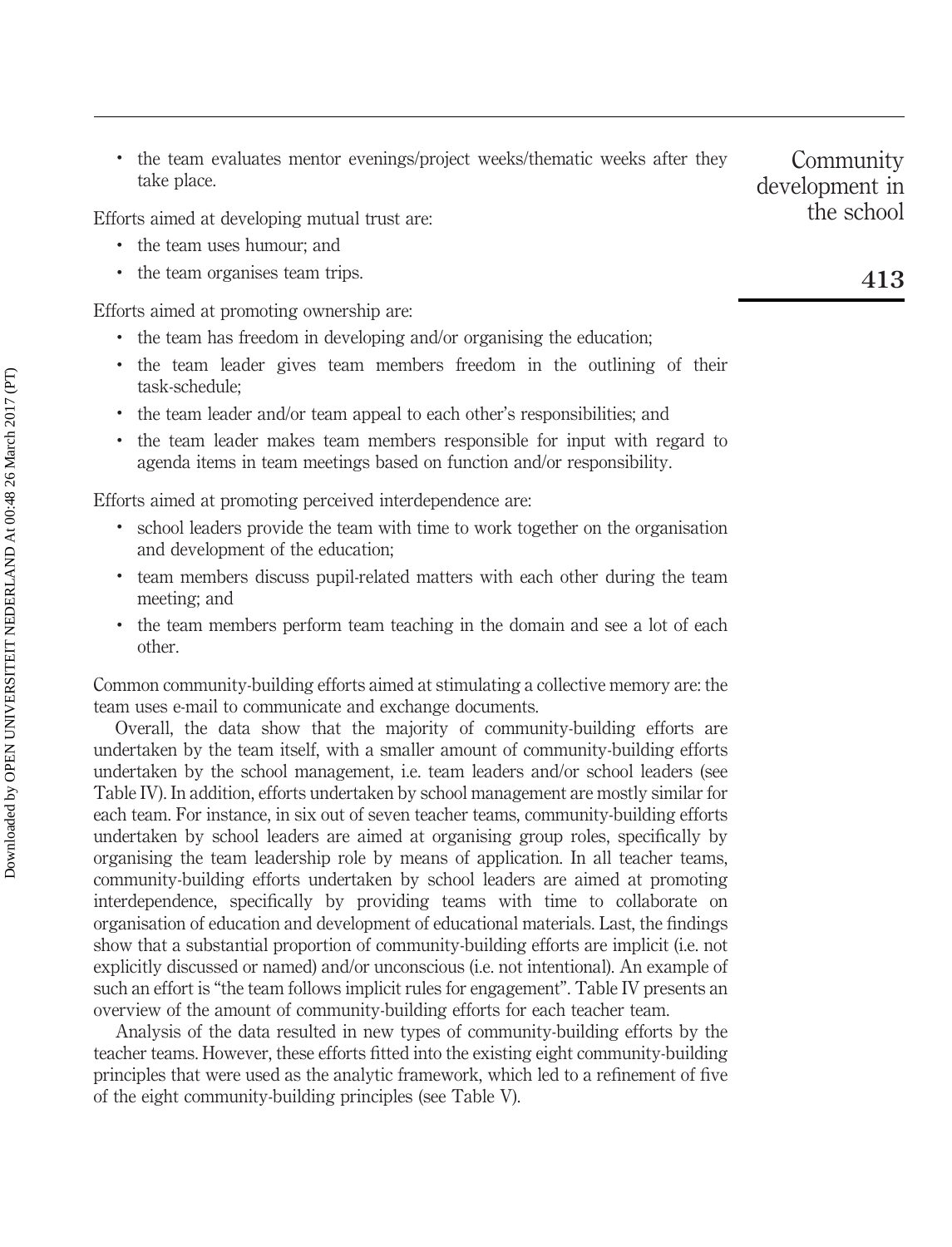| <b>IJEM</b>                                                                              | Community-building principle                                                                                                                                                                                                                                                              | T1                                                                                                                                                                                                                           | T <sub>2</sub> | T <sub>3</sub> | <b>T4</b>      | <b>T5</b>     | T <sub>6</sub> | T <sub>7</sub> |
|------------------------------------------------------------------------------------------|-------------------------------------------------------------------------------------------------------------------------------------------------------------------------------------------------------------------------------------------------------------------------------------------|------------------------------------------------------------------------------------------------------------------------------------------------------------------------------------------------------------------------------|----------------|----------------|----------------|---------------|----------------|----------------|
| 26,4                                                                                     |                                                                                                                                                                                                                                                                                           | $\frac{0}{0}$                                                                                                                                                                                                                | $\frac{0}{0}$  | $\frac{0}{0}$  | $\frac{0}{0}$  | $\frac{0}{0}$ | $\frac{0}{0}$  | $\frac{0}{0}$  |
| 414                                                                                      | 1. Determine group goals                                                                                                                                                                                                                                                                  | 6                                                                                                                                                                                                                            | 9              | $\Omega$       | $\overline{2}$ | 14            | 5              | 13             |
|                                                                                          | 2. Determine group norms                                                                                                                                                                                                                                                                  | 24                                                                                                                                                                                                                           | 22             | 31             | 25             | 41            | 43             | 24             |
|                                                                                          | 3. Organise group roles                                                                                                                                                                                                                                                                   | 18                                                                                                                                                                                                                           | 16             | 17             | 12             | 14            | 13             | 10             |
|                                                                                          | 4. Stimulate a critical reflective attitude                                                                                                                                                                                                                                               | 12                                                                                                                                                                                                                           | 13             | 8              | 14             | 7             | 10             | 15             |
|                                                                                          | 5. Develop mutual trust                                                                                                                                                                                                                                                                   | 10                                                                                                                                                                                                                           | 18             | 15             | 17             | 3             | 3              | 12             |
|                                                                                          | 6. Promote ownership                                                                                                                                                                                                                                                                      | 8                                                                                                                                                                                                                            | $\overline{2}$ | 10             | 11             | 7             | 13             | 10             |
|                                                                                          | 7. Promote perceived interdependence                                                                                                                                                                                                                                                      | 20                                                                                                                                                                                                                           | 18             | 15             | 18             | 10            | 13             | 13             |
|                                                                                          | 8. Stimulate a collective memory                                                                                                                                                                                                                                                          | $\overline{2}$                                                                                                                                                                                                               | $\overline{2}$ | $\overline{4}$ | $\overline{2}$ | 3             | 3              | $\overline{1}$ |
|                                                                                          | 9. Total                                                                                                                                                                                                                                                                                  | 100                                                                                                                                                                                                                          | 100            | 100            | 100            | 100           | 100            | 100            |
| Table IV.                                                                                | Efforts team                                                                                                                                                                                                                                                                              | 82                                                                                                                                                                                                                           | 84             | 81             | 75             | 62            | 85             | 87             |
| Percentage of                                                                            | Efforts team leaders                                                                                                                                                                                                                                                                      | 12                                                                                                                                                                                                                           | 11             | 15             | 22             | 31            | 10             | 10             |
| community-building                                                                       | Efforts school leaders                                                                                                                                                                                                                                                                    | 6                                                                                                                                                                                                                            | 5              | $\overline{4}$ | 3              | 7             | 5              | 3              |
| efforts for each principle                                                               | Total                                                                                                                                                                                                                                                                                     | 100                                                                                                                                                                                                                          | 100            | 100            | 100            | 100           | 100            | 100            |
|                                                                                          | Community-building principles<br>Refinement of principles                                                                                                                                                                                                                                 |                                                                                                                                                                                                                              |                |                |                |               |                |                |
|                                                                                          | 1. Determine group goals<br>2. Determine group norms<br>3. Organise group roles<br>4. Stimulate a critical reflective attitude<br>5. Develop mutual trust                                                                                                                                 | Develop guidelines for dealing with decision-making<br>Develop agreements on non-functional behaviour<br>Organise leadership roles<br>Enable a positive and/or safe atmosphere<br>Support social and/or non-task interaction |                |                |                |               |                |                |
| Table V.<br>The existing<br>community-building<br>principles and resulting<br>refinement | 6. Promote ownership<br>7. Promote perceived interdependence<br>Promote collaboration<br>Promote equality between team members<br>Promote knowledge of and/or involvement in each<br>other's practice<br>Provide ICT tools that support communication<br>8. Stimulate a collective memory |                                                                                                                                                                                                                              |                |                |                |               |                |                |

#### 5. Conclusions

Our first research question concerned the degree to which community development of teacher teams takes place. We discuss our main finding.

#### 5.1 Community development of the seven teacher teams is modest

There was limited community development according to the teachers' perceptions. However, from the observations it was shown that there was some observed community development. In three of the seven teams there was substantial community development with regard to one or more community of practice dimensions. However, not all development indicated an increase in degree of Mutual engagement, Shared repertoire, and Joint enterprise, that is, positive as well as negative community development was found. Overall, the teacher teams' degree of Mutual engagement, Shared repertoire and Joint enterprise did not change much. In some cases, limited community development could be explained by a "ceiling effect". This may apply to the perceived Mutual engagement of teams 2, 4, 6, and 7. Due to these teams' high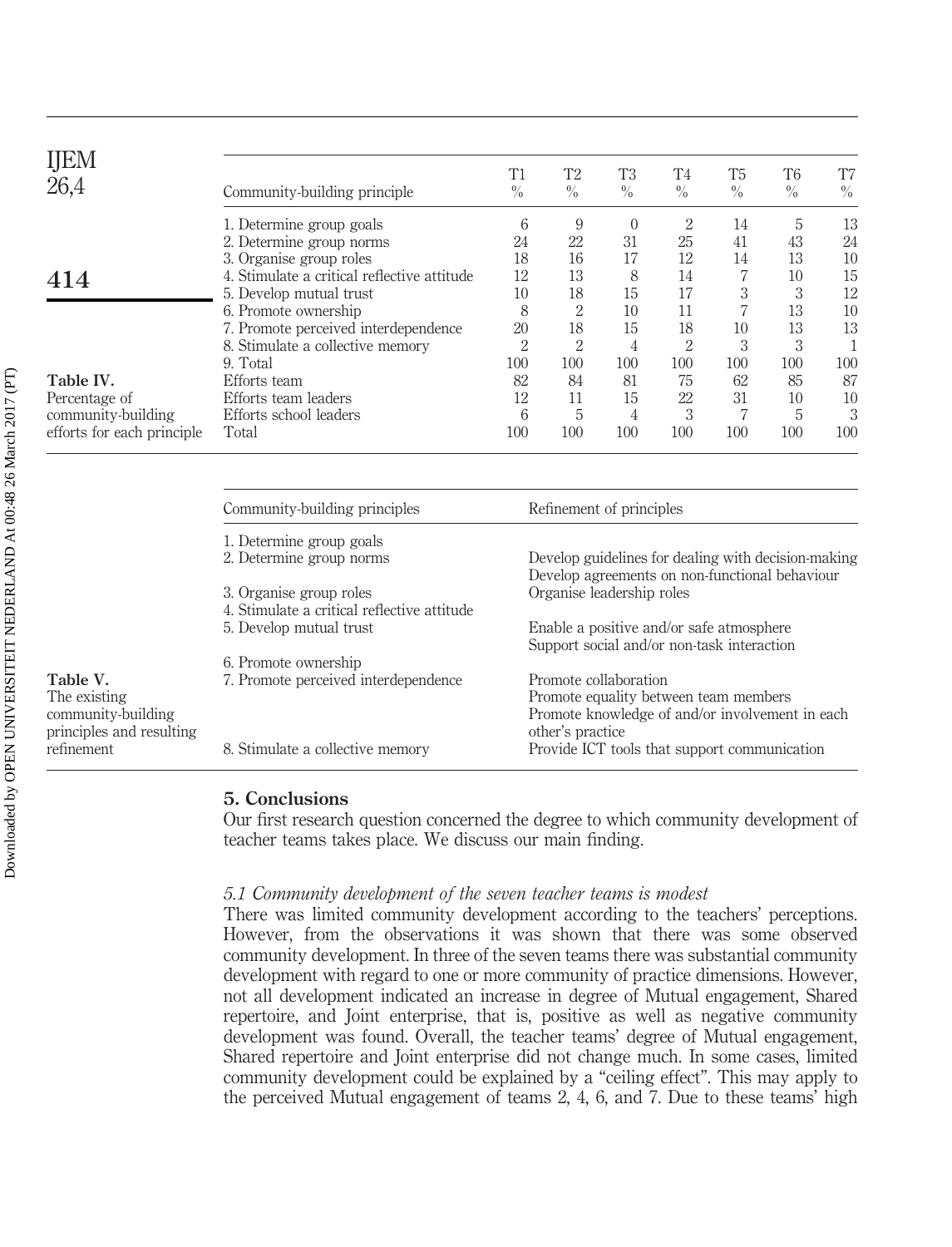dimension scores at the beginning of the school year, the development space of these teams was rather limited. Overall, the limited community development does not match with studies that emphasise the dynamic ever-changing nature of communities of practice. For instance, it is suggested by Weick and Quinn (1999) that the change process is continuous, and can be viewed as a series of fast mini-episodes of change. It may be possible that these continuous mini-episodes of change are hard to measure with the instruments and/or the level of analysis that was used in the current study. Another possible explanation for our main finding could be that as a relatively new way of organising secondary education schools, teaming is a challenge for teachers and school management. Maybe collaboration in teams is mostly functional as opposed to being an integrated part of the team and school culture. After all, in the relatively new school that was investigated, the majority of teachers come from a more autonomous school culture. The big exception to our finding is team 1, which showed considerable observed community development on all three dimensions. This team's diverging results could be explained by the fact that the team started the school year with the highest amount of new team members. This "imbalance" in composition, interpersonal relations, and social processes at the beginning of the year, probably resulted in more changes than in other teams.

Our second research question led us to investigate the extent to which teacher teams engage in the eight community-building principles - and perhaps other principles. Findings lead us to conclude the following.

#### 5.2 In spite of limited support by school management, teacher teams undertake a considerable amount and range of community-building efforts

It is generally acknowledged by scholars and practitioners that team development processes benefit from the support of school management. The teacher teams in our study undertake a wide variety of community-building efforts. All community-building principles are part of the teams' repertoire. This repertoire offers cues for support by school management. In addition, teams undertake a substantial amount of community-building efforts. We may conclude that, in large measure, teacher teams already know how to go about the process of building community.

The theoretical added value of this study is twofold. One, it offers a validation of the community-building principles from literature. Two, it offers a refinement of the community-building principles that were used as the analytic framework. Methodological added value concerns the use of observations of behaviour in addition to teacher perceptions.

It is apparent from the data that there is no direct link between community-building efforts and community development of the seven teacher teams. This study originally set out to explore this link. Based on studies, we expected to find that community-building efforts undertaken by teacher teams would relate to their community development. We were not able to investigate this in more detail, as there was limited variation in community development between teacher teams. However, in the majority of these studies, the effectiveness of community-building efforts is not empirically underpinned and empirical evidence of the effectiveness of community-building efforts (how and why efforts work and under what conditions) is limited. The current study does not seem to yield evidence that contributes to closing this gap.

**Community** development in the school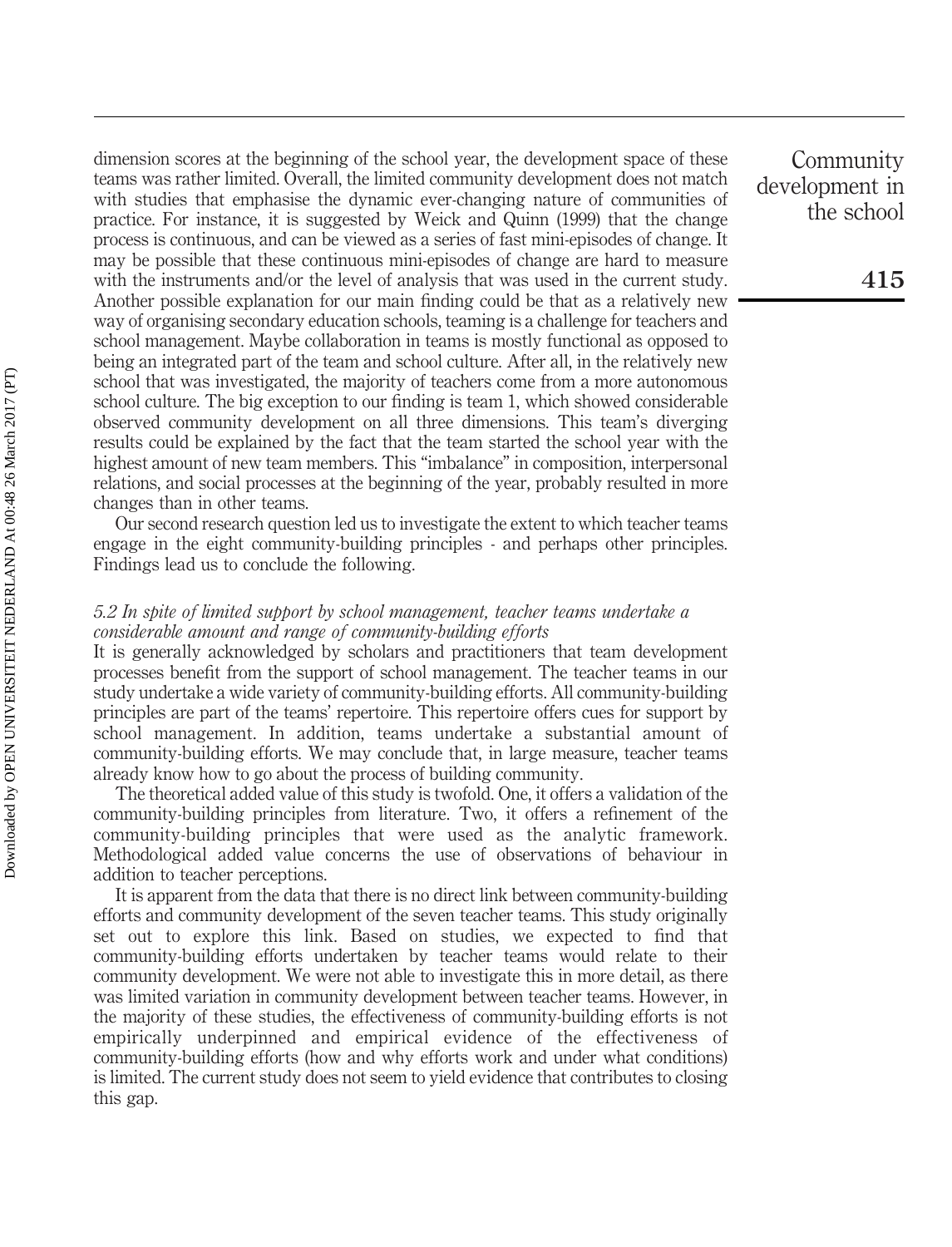Two aspects of our study limit its conclusions. The first aspect is the generalisability of the findings, since this was a small-scale study. By carefully selecting appropriate cases and making our selection criterion explicit, we tried to clearly define the limits for generalising the findings (Eisenhardt, 1989). The second aspect is that community development was based on measurements at the beginning and end of a school year. More interim measurements of the degree of community could result in a more dynamic display of community development.

The study has some practical implications for school managers, from the perspective that communities of practice can be a management strategy for fostering collaboration of teams with mutual task responsibility. The findings seem to imply that school managers (i.e. school leaders and team leaders) could play a more proactive role in supporting the teacher teams' community-building efforts. Specifically, administrative arrangements should include the following aspects. The first aspect is for school management to investigate what community-building efforts teacher teams already engage in. Instruments from the current study provide a suitable basis for the development of a self-audit tool to monitor community building. Subsequently, school management can diagnose teacher teams' strong and weak points in community building. The second aspect is for school management to use a custom-made approach in supporting teacher teams' community-building efforts. Not all teams will benefit from the same community-building efforts, as each team has its own culture and composition. Besides, establishing a good fit between management support and the needs of each teacher team can foster ownership on behalf of the teachers, thus increasing the potential for the support to be implemented and/or accepted (McKenney and Van den Akker, 2005). The third aspect is that school management should support mechanisms for making community-building efforts in teacher teams explicit as well as conscious. Strategies could involve a meaningful dialogue between team members in which the use of metaphors can be used to enable team members to articulate their own perspectives (Nonaka, 1994), experiences, and vision of community building. These arrangements could help school management to embed community building into the culture and policy of the school.

Future research can enhance our understanding of the issues raised in our research questions. Research is recommended to focus on empirically investigating the effectiveness of community-building efforts to enhance insights into which efforts work and which do not, as well as how they work (the underlying mechanisms). Design-based research seems be a suitable research approach. In addition, research could focus on adapting the instruments used in this study into tools that are suitable for school managers to diagnose the status quo of teacher teams' community development.

#### References

- Achinstein, B. (2002), "Conflict amid community: the micropolitics of teacher collaboration", [Teachers College Record](http://www.emeraldinsight.com/action/showLinks?crossref=10.1111%2F1467-9620.00168&isi=000174509600002), Vol. 104 No. 3, pp. 421-55.
- Admiraal, W. and Lockhorst, D. (2010), "A descriptive model of teacher communities", paper presented at the annual meeting of the American Educational Research Association, Denver, CO, May.
- Bolam, R., McMahon, A., Stoll, L., Thomas, S. and Wallace, M. (2005), "Creating and sustaining effective professional learning communities", University of Bristol, Bristol.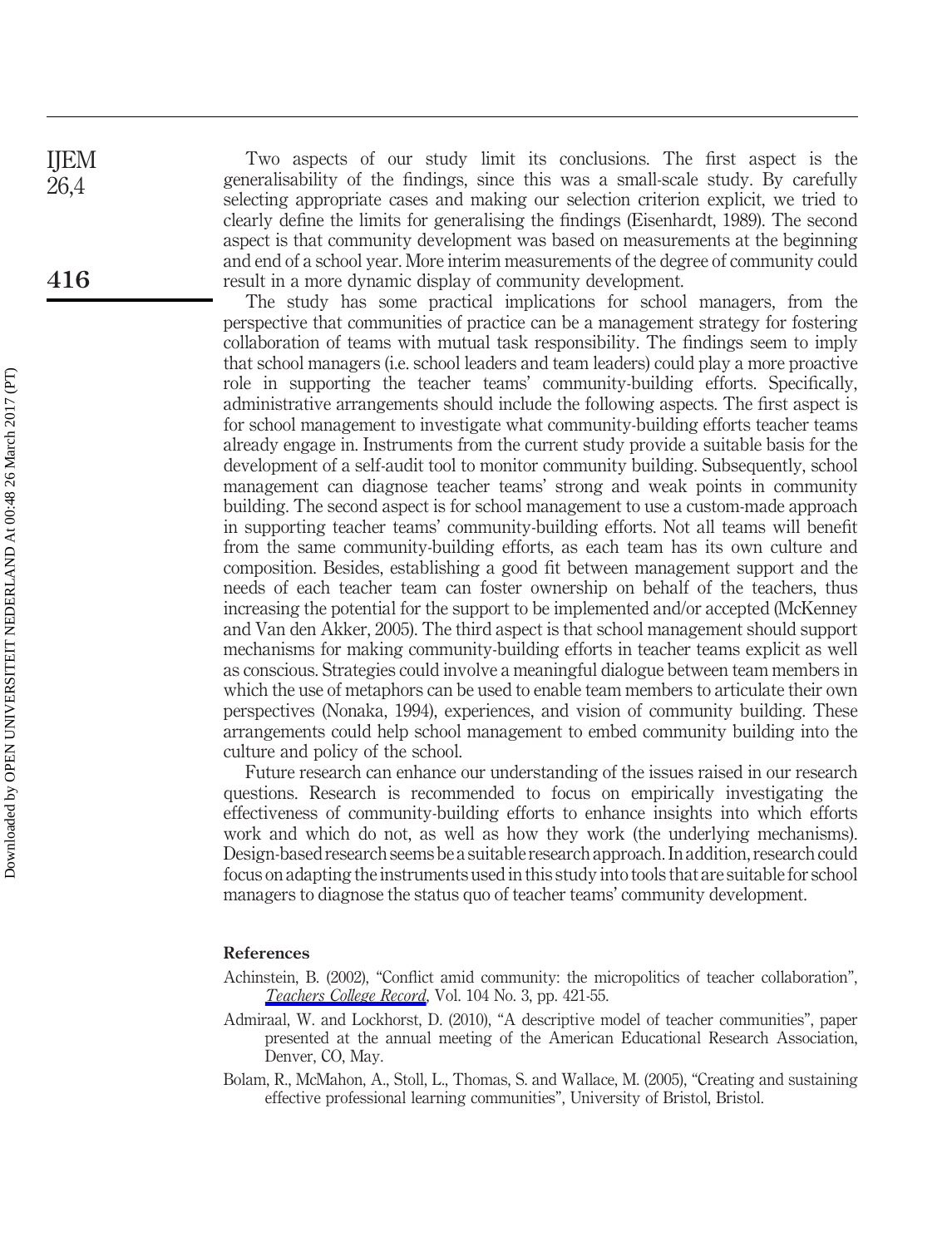- Burroughs, S.M. and Eby, L.T. (1998), "Psychological sense of community at work: a measurement system and explanatory framework", *[Journal of Community Psychology](http://www.emeraldinsight.com/action/showLinks?crossref=10.1002%2F%28SICI%291520-6629%28199811%2926%3A6%3C509%3A%3AAID-JCOP1%3E3.0.CO%3B2-P&isi=000076781500001)*, Vol. 26 No. 6, pp. 509-32.
- Cohen, J. (1960), "A coefficient of agreement for nominal scales", [Educational and Psychological](http://www.emeraldinsight.com/action/showLinks?crossref=10.1177%2F001316446002000104&isi=A1960CCC3600004) [Measurement](http://www.emeraldinsight.com/action/showLinks?crossref=10.1177%2F001316446002000104&isi=A1960CCC3600004), Vol. 20 No. 37, pp. 37-46.
- Conley, S., Fauske, J. and Pounder, D.G. (2004), "Teacher work group effectiveness", *[Educational](http://www.emeraldinsight.com/action/showLinks?crossref=10.1177%2F0013161X04268841&isi=000225125500003)* [Administration Quarterly](http://www.emeraldinsight.com/action/showLinks?crossref=10.1177%2F0013161X04268841&isi=000225125500003), Vol. 40 No. 5, pp. 663-703.
- Darling-Hammond, L. and McLaughlin, M.W. (1995), "Policies that support professional development in an era of reform", *[Phi Delta Kappan](http://www.emeraldinsight.com/action/showLinks?isi=A1995QR47000006)*, Vol. 76 No. 8, pp. 597-604.
- Eggens, T.J.H.M. and Sanders, P.F. (1993), Psychometrie in de Praktijk ((Psychometrics in Practice)), CITO, Arnhem.
- Eisenhardt, K.M. (1989), "Building theories from case study research", [Academy of Management](http://www.emeraldinsight.com/action/showLinks?isi=A1989AV14400005) *[Review](http://www.emeraldinsight.com/action/showLinks?isi=A1989AV14400005)*, Vol. 14 No. 4, pp. 532-50.
- Grossman, P., Wineburg, S. and Woolworth, S. (2001), "Toward a theory of teacher community", [Teachers College Record](http://www.emeraldinsight.com/action/showLinks?crossref=10.1111%2F0161-4681.00140&isi=000172707100002), Vol. 103 No. 6, pp. 942-1012.
- Hargreaves, A. and Dawe, R. (1990), "Paths of professional development: contrived collegiality, collaborative culture, and the case of peer coaching", *[Teaching & Teacher Education](http://www.emeraldinsight.com/action/showLinks?crossref=10.1016%2F0742-051X%2890%2990015-W&isi=A1990DZ97100003)*, Vol. 6 No. 3, pp. 227-41.
- Hindin, A., Morocco, C.C., Mott, E.A. and Aquilar, C.M. (2007), "More than just a group: teacher collaboration and learning in the workplace", [Teachers and Teaching: Theory and Practice](http://www.emeraldinsight.com/action/showLinks?crossref=10.1080%2F13540600701391911), Vol. 13 No. 4, pp. 349-76.
- Imants, J. (2003), "Two basic mechanisms for organizational learning in schools", *[European](http://www.emeraldinsight.com/action/showLinks?crossref=10.1080%2F0261976032000128157A)* [Journal of Teacher Education](http://www.emeraldinsight.com/action/showLinks?crossref=10.1080%2F0261976032000128157A), Vol. 26 No. 3, pp. 293-311.
- James, C.R., Dunning, G., Connolly, M. and Elliott, T. (2007), "Collaborative practice: a model of successful working in schools", *[Journal of Educational Administration](http://www.emeraldinsight.com/action/showLinks?system=10.1108%2F09578230710778187)*, Vol. 45 No. 5, pp. 541-55.
- Johnson, R.B. and Onwuegbuzie, A.J. (2004), "Mixed methods research: a research paradigm whose time has come", *[Educational Researcher](http://www.emeraldinsight.com/action/showLinks?crossref=10.3102%2F0013189X033007014)*, Vol. 33 No. 9, pp. 14-26.
- Kain, D.L. (1998), Camel-Makers: Building Effective Teacher Teams Together: A Modern Fable for Educators, National Middle School Association, Westerville, OH.
- Land, M.L. (1980), "The name assigned to the document by the author. This field may also contain sub-titles, series names, and report numbers. Teacher clarity and cognitive level of questions: effects on learning", *[Journal of Experimental Education](http://www.emeraldinsight.com/action/showLinks?crossref=10.1080%2F00220973.1980.11011762&isi=A1980KX81100010)*, Vol. 49 No. 1, pp. 48-51.
- Lave, J. and Wenger, E. (1991), *Situated Learning, Legitimate Peripheral Participation*, University of Cambridge Press, Cambridge.
- Levine, T.H. and Marcus, A.S. (2010), "How the structure and focus of teachers' collaborative activities facilitate and constrain teacher learning", *[Teaching and Teacher Education](http://www.emeraldinsight.com/action/showLinks?crossref=10.1016%2Fj.tate.2009.03.001&isi=000275614500003)*, Vol. 26, pp. 389-98.
- Li, L.C., Grimshaw, J.M., Nielsen, C., Judd, M., Coyte, P.C. and Graham, I.D. (2009), "Evolution of Wenger's concept of community of practice", *Implementation Science*, Vol. 4 No. 11, pp. 1-8.
- Little, J.W. (1990), "The persistence of privacy: autonomy and initiative in teachers' professional relations", *[Teachers College Record](http://www.emeraldinsight.com/action/showLinks?isi=A1990DE32100003)*, Vol. 91 No. 4, pp. 509-36.
- Lomos, C., Hofman, R.H. and Bosker, R. (2011), "Professional communities and student achievement – a meta-analysis", [School Effectiveness and School Improvement](http://www.emeraldinsight.com/action/showLinks?crossref=10.1080%2F09243453.2010.550467&isi=000290673000001), Vol. 22 No. 2, pp. 121-48.
- Louis, K.S., Marks, H. and Kruse, S. (1996), "Teachers' professional community in restructuring schools", *[American Educational Research Journal](http://www.emeraldinsight.com/action/showLinks?crossref=10.3102%2F00028312033004757&isi=A1996WD76900001)*, Vol. 33 No. 4, pp. 757-98.

the school

417

**Community** development in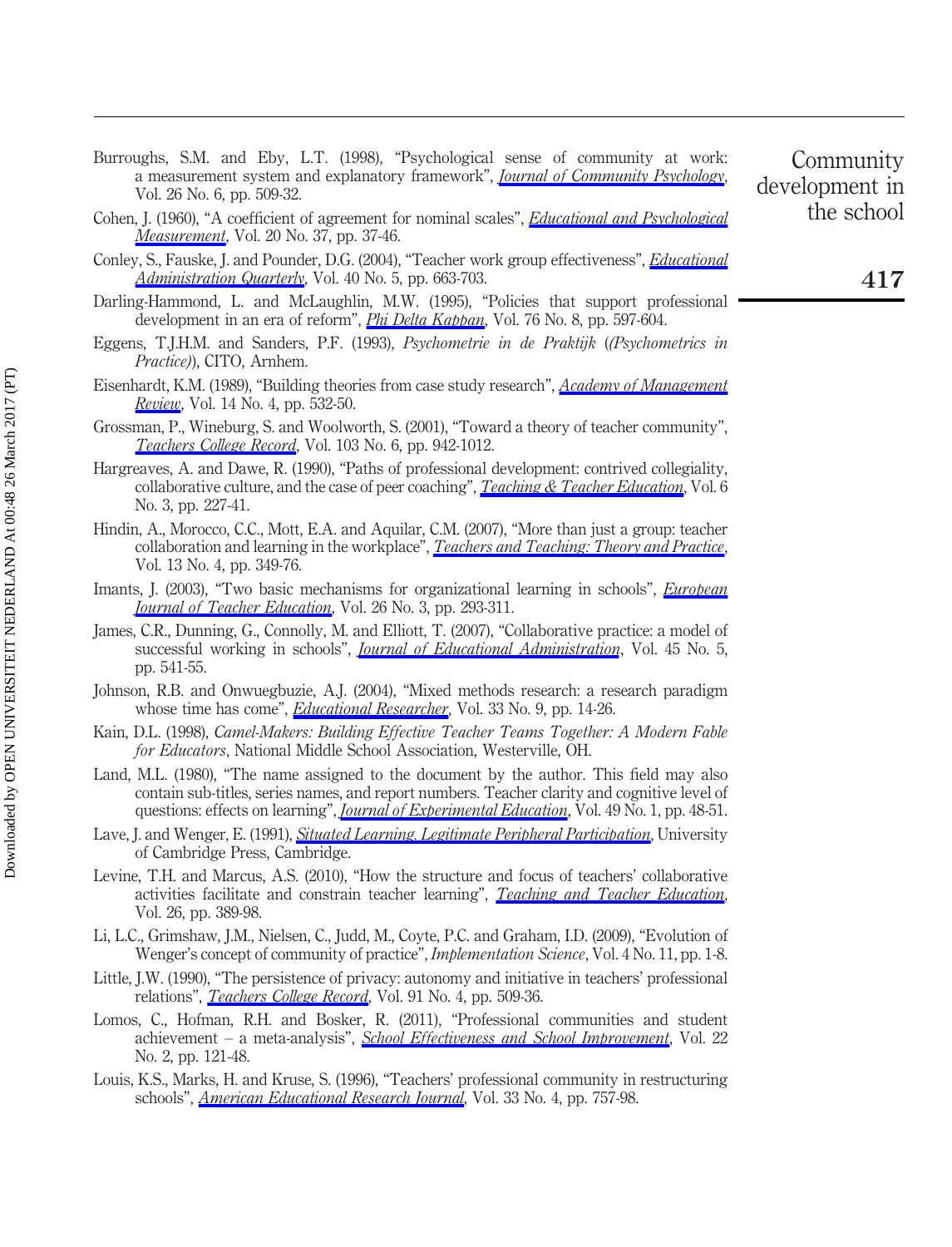| <b>IJEM</b><br>26,4 | McKenney, S. and Van den Akker, J. (2005), "Computer-based support for curriculum designers:<br>a case of developmental research", <i>Educational Technology Research and Development</i> ,<br>Vol. 53 No. 2, pp. 41-66.                                                     |
|---------------------|------------------------------------------------------------------------------------------------------------------------------------------------------------------------------------------------------------------------------------------------------------------------------|
|                     | Nonaka, I. (1994), "A dynamic theory of organizational knowledge creation", <i>Organization</i><br><i>Science</i> , Vol. 5 No. 1, pp. 14-37.                                                                                                                                 |
| 418                 | Palincsar, A.S., Magnusson, S.J., Marano, N., Ford, D. and Brown, N. (1998), "Designing a<br>community of practice: principles and practices of the GIsML community", <i>Teaching and</i><br><i>Teacher Education, Vol. 14 No. 1, pp. 5-19.</i>                              |
|                     | Seashore, K.R., Anderson, A.R. and Riedel, E. (2003), "Implementing arts for academic<br>achievement: the impact of mental models, professional community and interdisciplinary<br>teaming", paper presented at the Seventeenth Conference of the International Congress for |

School Effectiveness and Improvement, Rotterdam, 6-9 January.

- Skerrett, A. (2010), "'There's going to be community. There's going to be knowledge': designs for learning in a standardised age", *[Teaching and Teacher Education](http://www.emeraldinsight.com/action/showLinks?crossref=10.1016%2Fj.tate.2009.09.017&isi=000275614500032)*, Vol. 26, pp. 648-55.
- Vescio, V., Ross, D. and Adams, A. (2008), "A review of research on the impact of professional learning communities on teaching practice and student learning", [Teaching and Teacher](http://www.emeraldinsight.com/action/showLinks?crossref=10.1016%2Fj.tate.2007.01.004&isi=000253169800007) **[Education](http://www.emeraldinsight.com/action/showLinks?crossref=10.1016%2Fj.tate.2007.01.004&isi=000253169800007)**, Vol. 24, pp. 80-91.
- Wageman, R., Hackman, J.R. and Lehman, E. (2005), "Team diagnostic survey: development of an instrument", *[Journal of Applied Behavioral Science](http://www.emeraldinsight.com/action/showLinks?crossref=10.1177%2F0021886305281984)*, Vol. 41 No. 4, pp. 373-98.
- Weick, K.E. (1979), The Social Psychology of Organizing, 2nd ed., Addison-Wesley, Reading, MA.
- Weick, K.E. and Quinn, R.E. (1999), "Organizational change and development", *[Annual Review of](http://www.emeraldinsight.com/action/showLinks?crossref=10.1146%2Fannurev.psych.50.1.361&isi=000078701400015)* [Psychology](http://www.emeraldinsight.com/action/showLinks?crossref=10.1146%2Fannurev.psych.50.1.361&isi=000078701400015), Vol. 50 No. 1, pp. 361-86.
- Weil, M.O. (1996), "Community building: building community practice", [Social Work](http://www.emeraldinsight.com/action/showLinks?isi=A1996VM17400005), Vol. 41 No. 5, pp. 481-99.
- Wenger, E. (1998), [Communities of Practice. Learning, Meaning and Identity](http://www.emeraldinsight.com/action/showLinks?crossref=10.1017%2FCBO9780511803932), Cambridge University Press, Cambridge.
- Westheimer, J. (1999), "Communities and consequences: an inquiry into ideology and practice in teachers' professional work", *[Educational Administration Quarterly](http://www.emeraldinsight.com/action/showLinks?crossref=10.1177%2F00131619921968473&isi=000083241600004)*, Vol. 35 No. 1, pp. 71-105.
- Wilson, B.G., Ludwig-Hardman, S., Thornam, C.L. and Dunlap, J.C. (2004), "Bounded community: designing and facilitating learning communities in formal courses", *International Review* of Research in Open and Distance Learning, Vol. 5 No. 3, available at: www.irrodl.org/ index.php/irrodl/article/view/204 (accessed 15 March 2010).

#### About the authors

Patricia Brouwer is a PhD Researcher at the Centre for Expertise in Vocational Education and Training. Patricia Brouwer is the corresponding author and can be contacted at: patricia.brouwer@ecbo.nl

Mieke Brekelmans is Professor at Utrecht University, Faculty of Behavioural Sciences.

Loek Nieuwenhuis is Professor at Ruud de Moor Centre, Open University.

Robert-Jan Simons is Professor at the Centre for Teaching and Learning at Utrecht University.

To purchase reprints of this article please e-mail: reprints@emeraldinsight.com Or visit our web site for further details: www.emeraldinsight.com/reprints